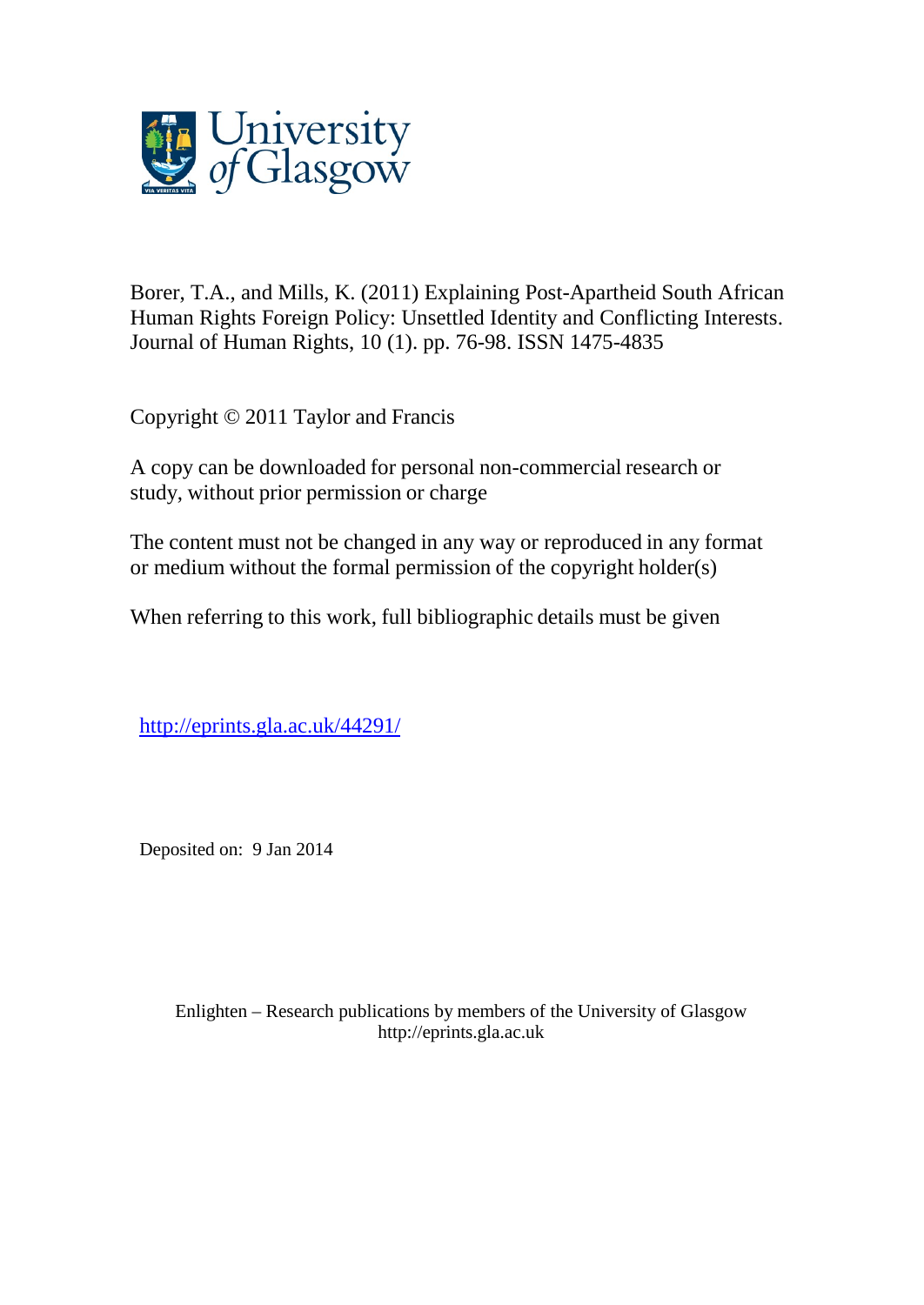## **Explaining Post-Apartheid South African Human Rights Foreign Policy: Unsettled Identity and Conflicting Interests<sup>1</sup>**

Tristan Anne Borer (Connecticut College) Kurt Mills (University of Glasgow)

Forthcoming in *Journal of Human Rights* (2011)

(accepted, pre-copy-edited version – Sepember 2010)

On February 11, 1990 a captivated world watched as Nelson Mandela, at the time the world's longest-serving political prisoner and a preeminent symbol of human rights repression, walked out of a South African prison after 27 years of captivity. Less than four years later, in April 1994, South Africans of all racial, political, and socioeconomic backgrounds went to the polls by the millions to elect Mandela as their president, in the country's first ever democratic election. With this election the system of apartheid—one of the most highly institutionalized systems of segregation known to humankind—was brought to a resounding end. The forty-five years of apartheid rule (along with the over three hundred years of segregation that preceded it) were accompanied by human rights abuses that were similarly unparalleled. With its collapse came the hope, and indeed the expectation, by South Africans and the world alike, that South Africa's policies, both domestic and foreign, would be henceforth guided by human rights principles. On the international level, as South Africa transitioned from pariah to global participant, expectation abounded that it would be the beacon of light for oppressed peoples around the world, serving as a regional—even global—force for good, undergirded by a new commitment to ethical foreign policies. There was an expectation, in other words, that South Africa's past would be predictive of its future.

This early optimism, it turns out, was premature. The reality has been somewhat less positive than human right activists had hoped for; South Africa's foreign policy since 1994 might best be described as one of disparity between commitment and action. From its support of President Robert Mugabe of Zimbabwe even in the face of a growing humanitarian crisis, to its engagement in *refoulement* (the forced return of refugees) by turning away almost all refugees at its borders, to its overtly blocking United Nations' actions on behalf of human rights in such places as Burma/Myanmar, Tibet, and East Timor, South Africa has frequently been unwilling or unable to act as a global standard bearer of human rights. In many ways, South Africa has turned out to be a disappointment to those who expected much more in the way of linkage between ethics and policy.

This reality gives rise to two questions. First, why did the world expect South Africa to act in a certain way internationally? In other words, what led to the expectation that South Africa's history of human rights abuses would translate into a future of human rights activism when democracy arrived with the election of Mandela's African National Congress (ANC)? Secondly, why has South Africa been so disappointing in this area? In this article, we try to answer these questions. We first address the question of why the world expected South Africa's past to be predictive of its future. We then review the theoretical debates over various "logics" that can be said to be drivers of states' foreign policy decisions, making some preliminary observations about which theories appear best to describe South African behavior. We next examine some of South Africa's most notorious contradictory foreign policy decisions (concentrating primarily on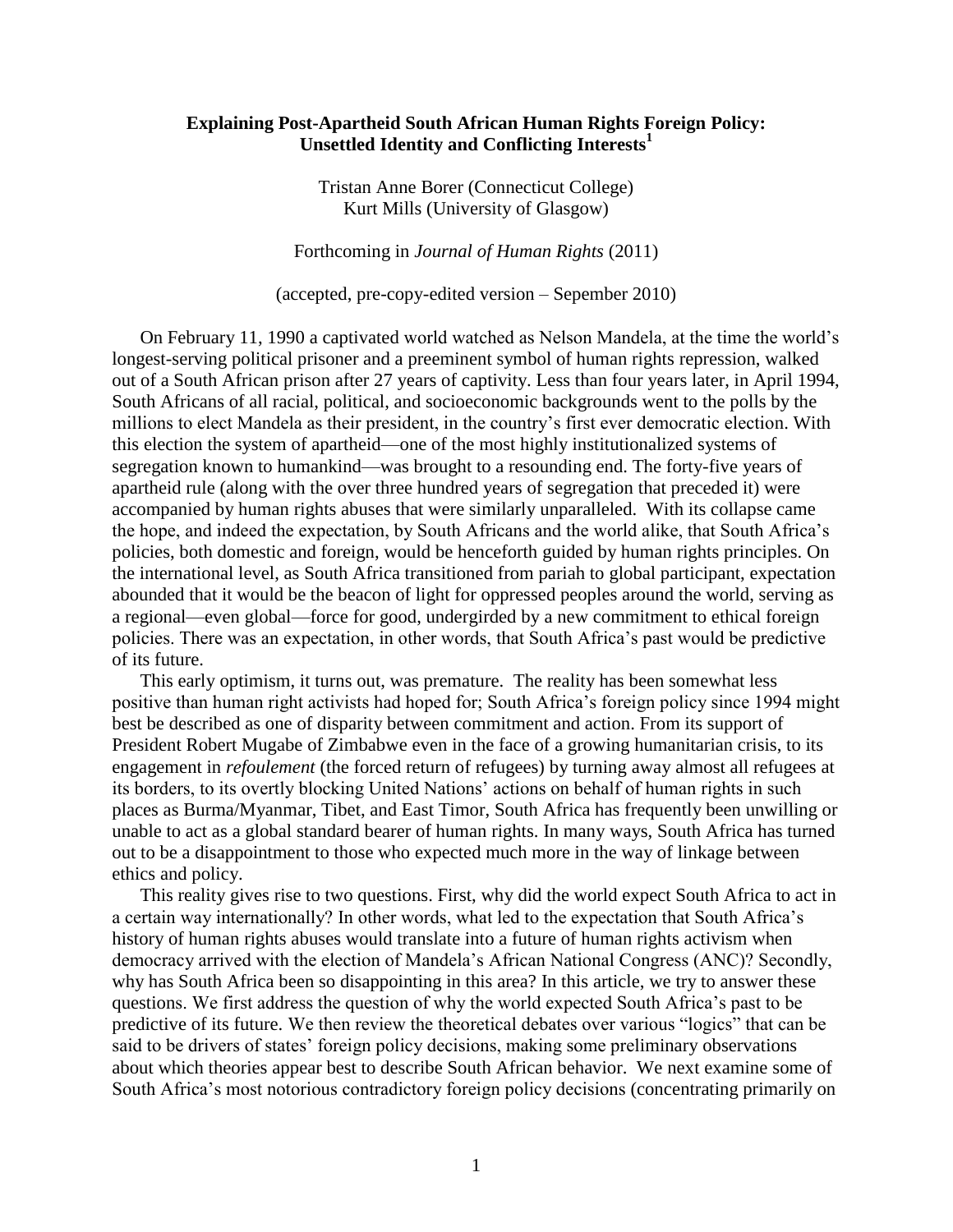the period from 1994 through the end of Thabo Mbeki's presidency), demonstrating the gap between anticipated versus actual behavior, and then analyze scholarly literature on South Africa's foreign policy since 1994, with the aim of categorizing possible explanations for South Africa's apparently contradictory international behavior. We identify three sets of influences on South Africa's post-apartheid foreign policy – *competing ideologies* (including democracy, antiimperialism, and pan-Africanism) which all fall under the heading of the African Renaissance, *continental constraints* (African unity and its role as a regional power), and *global constraints* (economic imperatives and expectations placed on it by virtue of its ambitions to be a global player). The paper then returns to our theoretical analysis, in which the South African case is examined from the larger metatheoretical context of the rationalist/constructivist debate, and we conclude with some thoughts about the paradoxes of South Africa's foreign policy.

## **"Human Rights Will Be Our Core Concern"**

Why did South Africans and the world expect South Africa to become a particularly ethical international actor, one that would put human rights at the center of its foreign policy? As James Barber points out (2005, 1095), stating one position and then taking a different one is hardly unique to South Africa. Still, South Africa does seem to have been held to a higher standard than most countries. Why? One answer is that South Africa told the world it would be just such an actor; a second is that South Africa's history seemed to predispose it towards a particular way of acting. When this did not seem to happen, Barber argues (2005, 1096), in South Africa "the gap between principle and practice emerged perhaps more clearly than in other cases."

## *A Self-Described Beacon of Hope*

The world might be forgiven for expecting South Africa to assume a mantle of morality in foreign policy, since Nelson Mandela—early in South Africa's democratic transition—gave every indication to a watching world that it would. In a *Foreign Affairs* article that appeared months before his 1994 election, Mandela (1993, 87) listed the pillars upon which South Africa's future foreign policies would rest: the belief that issues of human rights are central to international relations and the understanding that they extend beyond the political, embracing as well the economic, social and environmental. Mandela summed up his vision of South Africa's role in fostering a more just and humane world by stating, "South Africa's future foreign relations will be based on our belief that human rights should be the core concern of international relations, and we are ready to play a role in fostering peace and prosperity in the world we share with the community of nations" (Mandela 1993, 97).<sup>2</sup> Laurie Nathan goes so far as to say (2005, 364) that "a principled commitment to democracy and respect for human rights was the essence if not the totality of President Mandela's foreign policy."

The ANC Working Group (1994, 221-24) confirmed Mandela's commitment in the vision and foreign policy goals it announced as it prepared to take power:

Although a more dangerous place, the world dare not relinquish the commitment to Human Rights. This has a special significance for South Africa; our struggle to end apartheid was a global one and we believe that change has enhanced the necessity for a worldwide Human Rights campaign. South Africa will play a central role in this campaign. . . The rise of a non-racial, non-sexist democratic South Africa from the ashes of apartheid will not terminate our quest for human rights. South Africa will immediately become a fully-fledged and vital member of the family of nations who hold human rights issues central to foreign policy.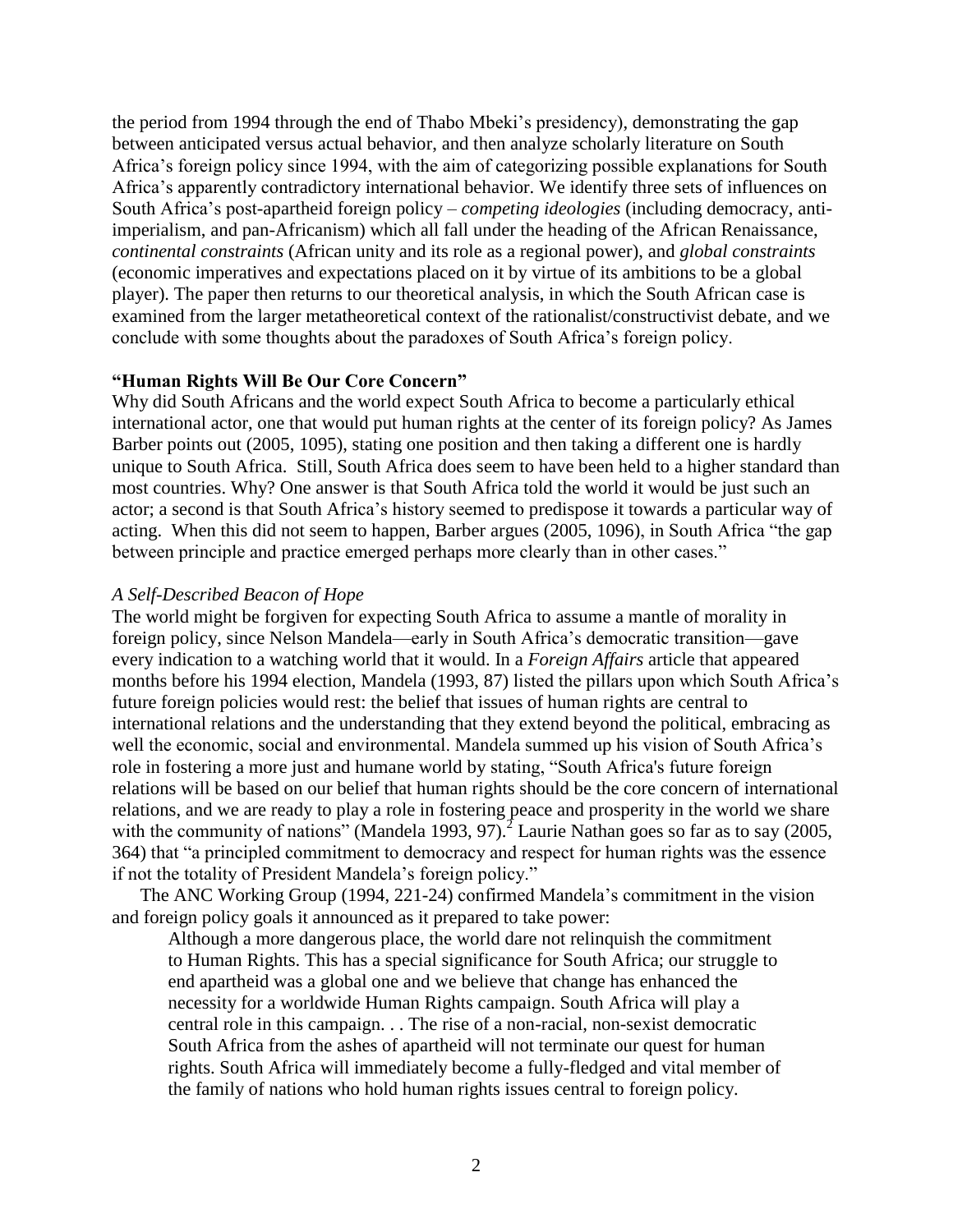Some of the steps we will take are symbolic but, in our efforts to *canonise human rights in our international relations,* we regard them as far more than this." (emphasis added)

South Africa's stated priorities changed little over the next ten years. In 2004, its Department of Foreign Affairs published a strategic plan listing its foreign policy principles, with commitments to the promotion of human rights and democracy and to justice and international law in the conduct of relations between nations appearing as the top two (Nathan 2005, 362). Observing Mbeki's first term of office, Nathan (2005, 362) notes "given the political distance between 1994 and 2004, it is striking that the current principles are virtually identical to those formulated by the African National Congress (ANC) at the time it came to power."

In sum, the ANC came to power bathed in a sense of international goodwill and domestic self-confidence. It projected itself to the world as a righteous state, assuming that "having set South Africa to rights, it could make a similar contribution to the world" (Barber 2005, 1096). In other words, the world expected South Africa to make human rights a priority in foreign policy precisely because South Africa told the world that it would.

#### *Past as Prologue*

Other reasons for the expectation that South Africa would consistently put the promotion of human rights at the forefront of its policies are its history and the background of its postapartheid leaders. Having been the victims of brutal and gross violations of human rights, these new leaders would presumably ensure that South Africa would never again engage in or condone such abuses. As Nathan states (2005, 362), the idealist, internationalist, and emancipatory orientation of the new leadership was "derive[d] from and framed by the liberation struggle." Thus its history as an abuser would ensure its future as a promoter and protector of human rights. Paul-Henri Bischoff (2003, 189) puts it most succinctly: "There are those who expected the ANC as a national liberation movement assuming power to adopt only those values and objectives in line with its own immediate history of struggle." Again, Mandela led the way in fostering this expectation. In his *Foreign Affairs* article, he invoked South Africa's past to presage its future ethical policies, stating:

The anti-apartheid campaign was the most important human rights crusade of the post-World War II era. Its success was a demonstration, in my opinion, of the oneness of our common humanity: in these troubled times, its passion should not be lost. Consequently, South Africa will not be indifferent to the rights of others. Human rights will be the light that guides our foreign affairs (Mandela 1993, 88).

Indeed, Chris Alden and Garth le Pere (2004, 284) argue that Mandela very consciously drew on his country's apartheid history to explain its foreign policy decisions: "by incorporating the experiences of the anti-apartheid struggle into the conduct of foreign policy, the ANC leader sought to imbue the practice of international affairs with an explicit orientation towards the promotion of civil liberties and democratisation."

The notion that South Africa's present behavior can be explained by its past pertains not only to its history of apartheid-era abuses and the struggle against them but also to the quality of South Africa's negotiated transition from authoritarianism to democracy. Whereas the world expected a bloodbath, South Africa delivered a relatively bloodless transfer of power, an event which continues to be described as the "South African miracle." One outcome of the miracle, of course, was the South African constitution, widely regarded as perhaps the most human-rightsgranting document of its kind in the world. As a result of its constitution with its expansive bill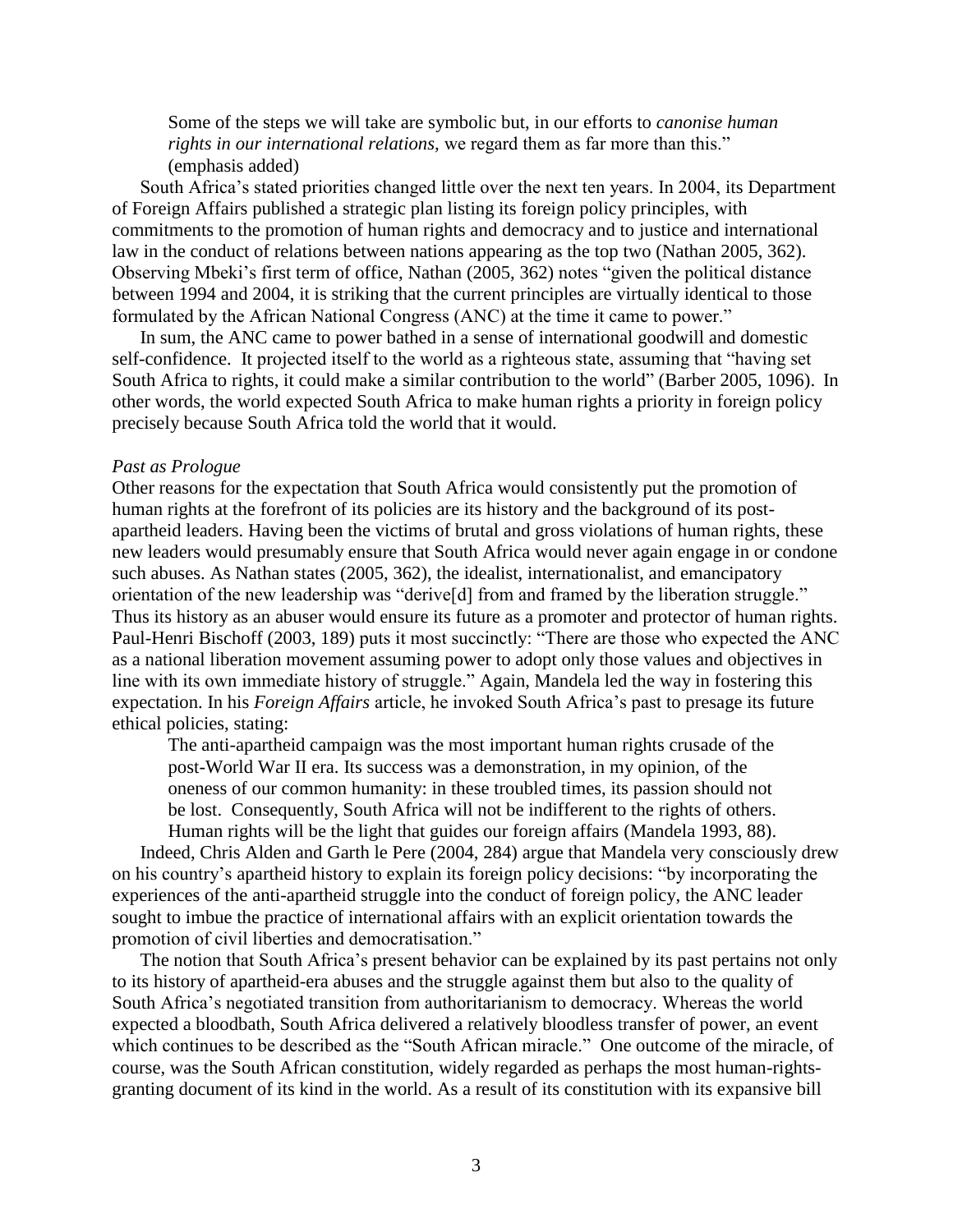of rights and a Constitutional Court to adjudicate it, South Africa saw itself and was seen by the world as a country that would advocate for human rights. Bischoff has noted that in light of its past, South Africa had certain expectations thrust upon it regarding its future role. As a result of its negotiated settlement and its emergence as a constitutional democracy, Bischoff claims (2003, 184), South Africa was "afforded the opportunity to project itself as a country that stood for inclusivity and that could function as an honest broker, a diplomatic niche player, projecting southern concerns towards an evolving (neo-)liberal world order." Again, South African leaders have consciously cultivated this perspective, as Alden and le Pere (2004, 283) note, "Nelson Mandela and his successor Thabo Mbeki have sought to invigorate the conduct of international affairs with reference to South Africa's unique transition and moral stature." Alden and le Pere sum up these twin expectations— of South Africa anointing itself as the leader in adopting a human rights-based foreign policy and of having this mantle thrust upon it: "By virtue of its 'miraculous' transition, South Africa was expected by the international community to 'punch above its weight,' a view that South African officials tended to encourage" (294).

### **Identities and Interests: The Theoretical Debates**

How might international relations theory help us explain the South African case, and how might the South African case help us refine existing theory? The question of expected foreign policy behavior has most recently been framed by the rationalist-constructivist metatheoretical debate. These two perspectives predict very different foreign policy behavior. The so-called rationalist side argues that state interests are fixed and that states pursue those interests in a rational manner to maximize their achievement. There may be a debate among different strands of rationalists, from those who argue that the anarchical nature of the international system is inherently conflictual, making cooperation impossible (Waltz 1979), to those who maintain that the anarchical nature of the international system does not preclude cooperation and, in fact, that cooperation may be the most rational path to achieving the national interest, even though the institutions themselves may have a limited impact on changing state behavior (Glaser 1994). They both agree, however, that such interests are the same for all states. States are deemed to be working within a "logic of consequences" (Finnemore 1996, 28-31) – they are pursuing predetermined state interests (Finnemore 1996, 7-10), focusing solely on the consequences of their actions (i.e., how the actions help them achieve their goals) rather than worrying about how their actions cohere with international norms and other expectations (Krasner 1999, 3-6; Keohane 1986; Scott, Reynolds, and Lott 1995, 33-38).

Constructivists, on the other hand, argue that state preferences are not fixed. They are related to a state's identity, which may change as a result of socialization in the international realm (Risse 2002, 599-600) as well as domestic change. Constructivists still expect states to pursue their interests – no state will act against what it sees as its national interest – but the interpretation of that national interest will vary from state to state and may change over time depending upon changes in their perceived identities. Thus, states are seen as operating according to a "logic of appropriateness" (Finnemore 1996, 5-7, 29) – engaging in behavior that is determined either by what is expected of them by the international community (such as complying with human rights norms), or by what they expect of themselves as a result of selfperceptions of their identity (as, for example, a country that protects human rights) (see Mills and Lott, 2007).

Frequently these two perspectives are portrayed as in absolute conflict – either rationalism explains state behavior or constructivism provides the best insight into how a state behaves on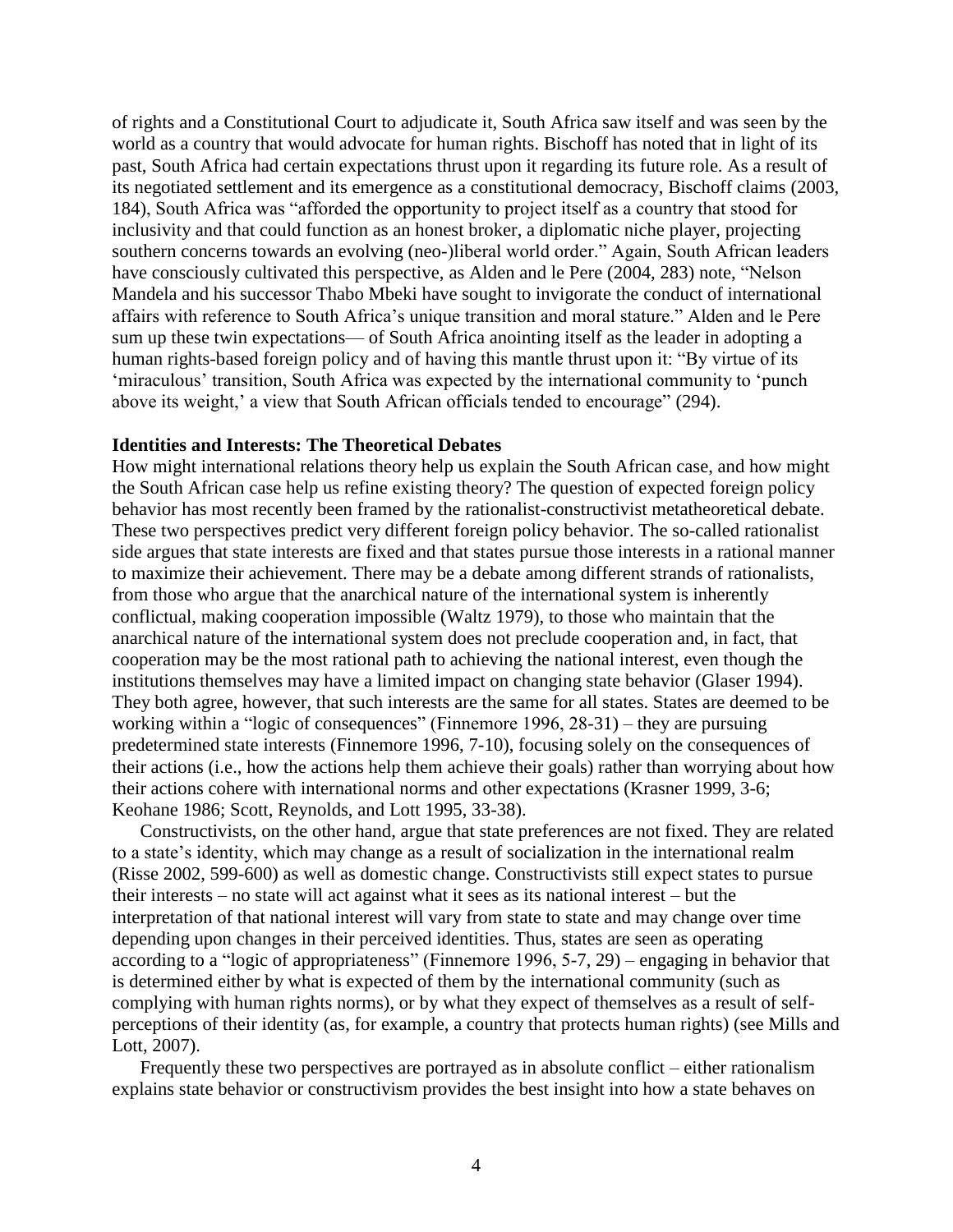the international scene. Yet, it is clear that neither perspective can adequately explain how states act internationally (Risse 2002, 597). States are embedded in a community of states with many – and frequently contradictory – norms, rules, and laws that create expectations for how states should act. Sometimes – in fact, frequently – these expectations are confounded. Mills and Lott (2007), drawing on March and Olsen (1998), maintain that these two metatheoretical explanations can interact in different ways. First, one finds situations where both the logics of consequences and appropriateness seem to play a part in determining state action in a particular circumstance – states seem to be acting on traditionally defined state interests while also reacting to external expectations. They label this a "concurrent" logic ordering. In addition, Mills and Lott argue (2007, 503) that state behavior may be structured by one or the other of the logics either by constituting state identity and interests (the logic of appropriateness) or by constraining state behavior (the logic of consequences):

In the first instance, norms constitute the decision-making environment of states. In the second, perceived state interests constrain the range of choices open to the state. The mere fact that a response must be made to a particular international issue may be a reaction to some normative concern in the international arena. Alternatively, a logic of consequences may constrain the range of normatively appropriate actions. Self-interest explanations may constrain a normative process.

To these three ordering logics – consequences, appropriateness, and concurrence – Risse (2000) and Mills (2009) add a fourth, the "logic of arguing." This logic tends to come into play when a state's interests are not settled:

Argumentative and deliberative behavior is as goal oriented as strategic interaction, but the goal is not to attain one's fixed preferences, but to seek a reasoned consensus. Actors' interests, preferences, and the perceptions of the situation are no longer fixed, but subject to discursive challenges. Where argumentative rationality prevails, actors do not seek to maximize or to satisfy their given interests and preferences, but to challenge and to justify the validity claims inherent in them – and they are prepared to change their views of the world or even their interests in light of the better argument (Risse 2000, 7).

Further, the logic of arguing may be constitutive, but in situations in which there are conflicts between norms or in which norms are in flux,

states may feel a conflict between norms and may move between them in unpredictable ways…. There may be real conflict between… sets of norms that will make the normative milieu more complex…. while norms constitute the decision-making environment of states, the evolving and ongoing conflictive nature of different norms complicates the relationship between them, opening up more space for "argument" among states (Mills 2009, 542).

Thus, we may see situations in which state action is primarily determined by traditional state interests, where state behavior appears to be guided more by internal and external expectations of what the state should do, where such expectations conflict and thus lead to confusing and apparently paradoxical behavior, or where both traditional state interests and expected behavior simultaneously explain a particular action or set of actions on the part of a state. Each of these dynamics can be found in the foreign policy of post-apartheid South Africa.

### **South Africa: A Constructivist State with "Neo-Neo" Tendencies?**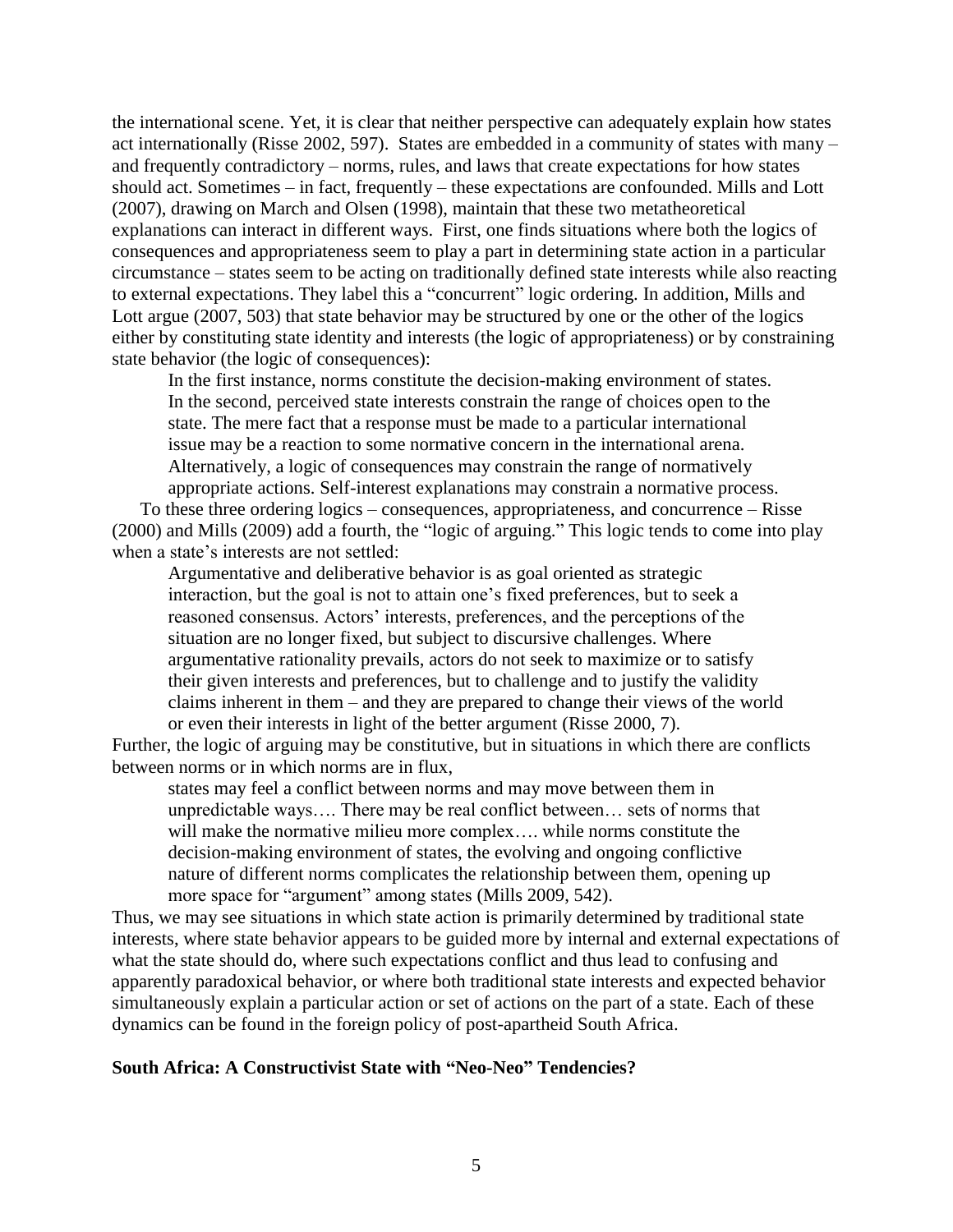Both South Africa's domestic historical development and the international milieu in which it took place would seem to mitigate in favor of a particular way of acting that is at odds with much of its actual behavior. Yet, those expecting such consistent behavior ignore other powerful forces which push against such expectations. The debate might be framed by asking whether South Africa is an exceptional state or a regular state – or both. As Peter Vale and Ian Taylor (1999, 630) argue, "South Africa's foreign policy… reflects a dual image – a Ying and Yang as it were – between being both 'something special', and 'just another country.'"

#### *Historically Exceptional*

The election of Nelson Mandela in 1994 marked the end of decades of struggle – both domestic and international – that brought the end of apartheid. Apartheid defined South Africa both domestically and internationally. Its domestic policies led to an aggressive foreign policy in southern Africa dedicated to defending apartheid from its neighboring states and from antiapartheid activists who found refuge in such states. They also led to international movements and foreign policies on the part of other states dedicated to ending apartheid. The minority white government's understanding of South Africa's identity led it to pay little attention to international expectations for many years.

According to rationalist accounts of state behavior, states are not supposed to radically change their understandings of themselves and their interests. Yet, this is exactly what happened when the ANC came into power in 1994. Since its founding in 1912, the ANC had been dedicated to creating a nonracial South Africa. When it came to power it sought to make this a reality, dramatically transforming the South African state. Its domestic struggle also translated into a vision of South Africa where human rights are respected, and its constitution is one of the most protective of human rights on the planet. Moreover, as we will demonstrate, the ANC sought to expand this orientation into the international realm by making human rights a key driver of its foreign policy. The international support given to the ANC and the anti-apartheid movement by the international community created a debt that South Africa felt it had to repay in kind by supporting such human rights norms internationally. The new government thus sought to create an international identity that reflected its own historical struggle as well as the struggle of the rest of the international community, and that also corresponded to evolving international norms with respect to human rights. Thus, South Africa's history, which drove this new identity, combined with the centrality of human rights in South African policymaking, make it a somewhat exceptional state, and exceptional states are expected to do exceptional things – and usually expect exceptional things of themselves.

South Africa's identity and its perceptions of its interests, rather than being traditionally rationalist, are domestically generated based on its history and its new understanding of itself. We thus seem to have a very strong constructivist account of South Africa's stated policies. However, this constructivist interpretation can only go so far in explaining actual behavior. We need to look at other understandings of the bases of South Africa's foreign policy to explain the disjuncture between the expectations placed on South Africa by itself and others and its actual behavior.

#### *Situationally Ordinary*

South Africa may in some ways be an exceptional state, which helps to explain its identity and interests. However, in other ways it is just another, somewhat ordinary state. From a structural, neo-realist perspective, it is a regional power with regional power interests. Even though it goes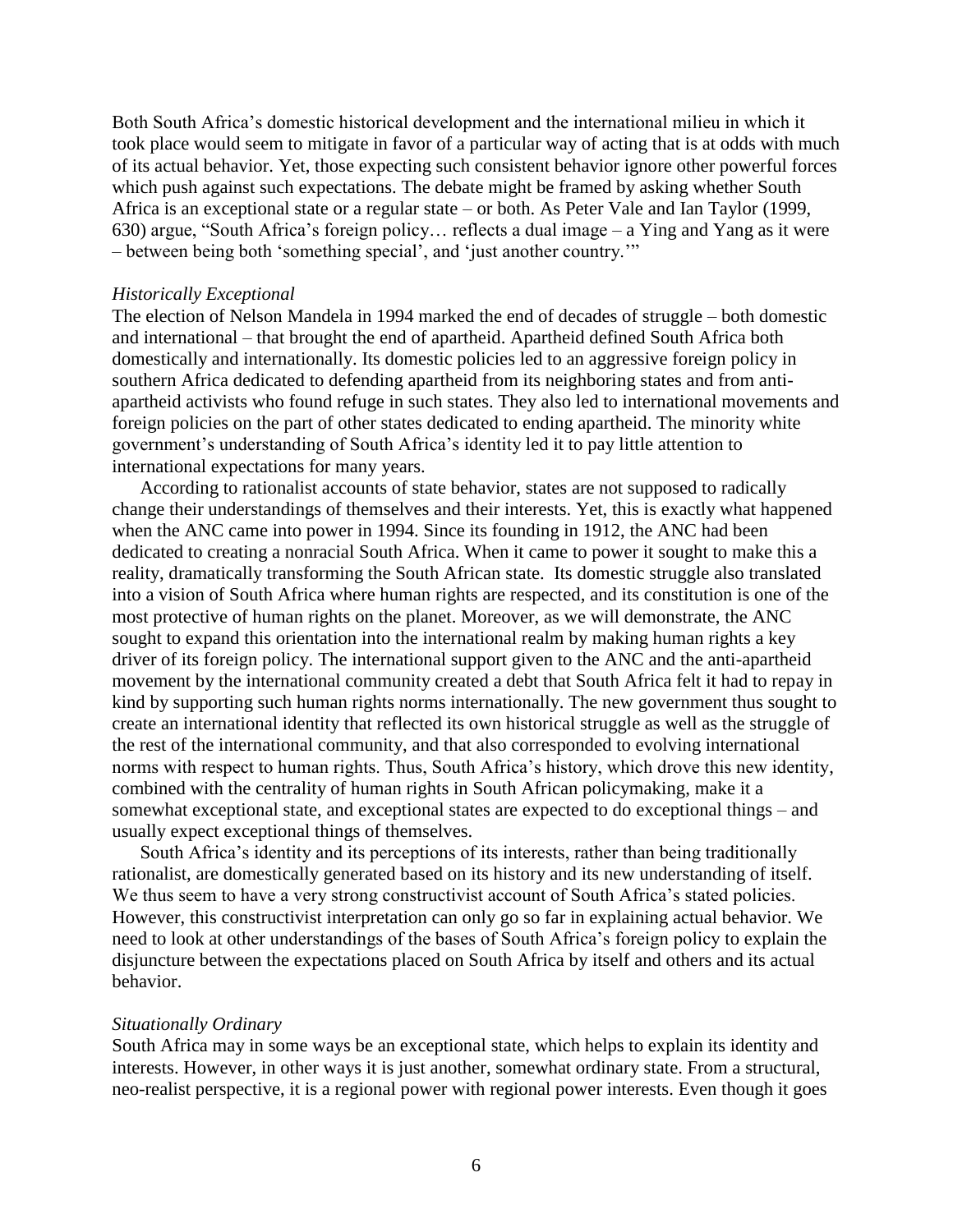to great lengths to portray itself as anything but a regional hegemon — although many expect it to act as such at times (Adebajo, Adedeji, and Landsberg 2007, 27-28) — it sometimes cannot help acting as such, even though, as Adebajo et al. argue, South Africa "lacks the economic and military muscle and political legitimacy to impose its preferences on its own Southern African subregion, let alone the continent" (24). And, it has traditional security interests. While it has no reason to fear for its military security from neighboring states – none has the military strength to challenge it – it does fear for its economic security and has thus attempted to tighten its borders and exclude many of the foreign workers who had previously been at the heart of a relatively open system of regional worker migration. A concomitant domestic xenophobia flows, at least partly, from its inability to create the wealth and opportunities to dramatically improve the lives of the black majority.

South Africa's regional and economic security concerns and its position and aspirations as a regional power and a global "middle power" (Bischoff 2003; Neethling 2003, 4-6) have led it to expound and pursue two classic neo-liberal strategies – neo-liberal economic policies and multilateralism. As will be argued below, the first has had significant effects on other policies, constraining South Africa's perceived maneuvering room in pursuing some human-rightsoriented foreign policies. The second has moderated South Africa's positions as it works within multilateral settings seeking consensus rather than confrontation, and as it seeks to ensure its own economic development along neo-liberal lines. In the post-Mandela period it has expanded its participation in peacekeeping operations (Schoeman 2007, 98), thus helping to undergird its aspirations to take its place as a middle power, perhaps in the vein of Canada or Sweden (Alden and Le Pere 2004, 288). It played a significant role in developing the African Union (AU) as a stronger incarnation of the Organization of African Unity, including developing the African Peer Review Mechanism, whereby African states voluntarily undergo scrutiny of their domestic behavior, and successfully pushing for inclusion of the right to intervene militarily for humanitarian purposes by the AU in the Constitutive Act of the African Union (Landsberg 2007, 195-212). But it is not a radical vision; rather, it promotes "rules-based change and progress" (Schoeman 2007, 98) through multilateralism. It is incrementalist rather than revolutionary in orientation, as it seeks to work within existing frameworks. Given that the AU is still a conservative organization with many repressive states as members, combined with South Africa's commitment to multilateralism, it is understandable that it has not acted as a more activist state (assuming that was its wont in the first place).<sup>3</sup>

We thus see both rationalist "neos" – neo-realism and neo-liberalism (Williams 2000, 73) – reflected in the above discussion. South Africa, while perhaps exceptional in some ways, is rather ordinary in others, and even though the ANC claimed it would pursue a human-rightsbased foreign policy, South Africa has in fact pursued traditionally defined interests, even at the expense of its declared principles. At the end of this article, we revisit the theoretical question of how to explain whether and how the different logic orderings, as seen through these different descriptions of the basis of South African foreign policy, help explain South Africa's paradoxical behavior. But first, we delve deeper into the paradoxes and discontinuities of South African foreign policy.

## **"A Betrayal of Our Noble Past"**

Thus described Archbishop Desmond Tutu, Nobel Peace Prize winner and stalwart of the antiapartheid movement, South Africa's actions (or inactions) in relation to the human-rightspromoting work of the United Nations (quoted in Neuer 2007). Tutu has not been alone in his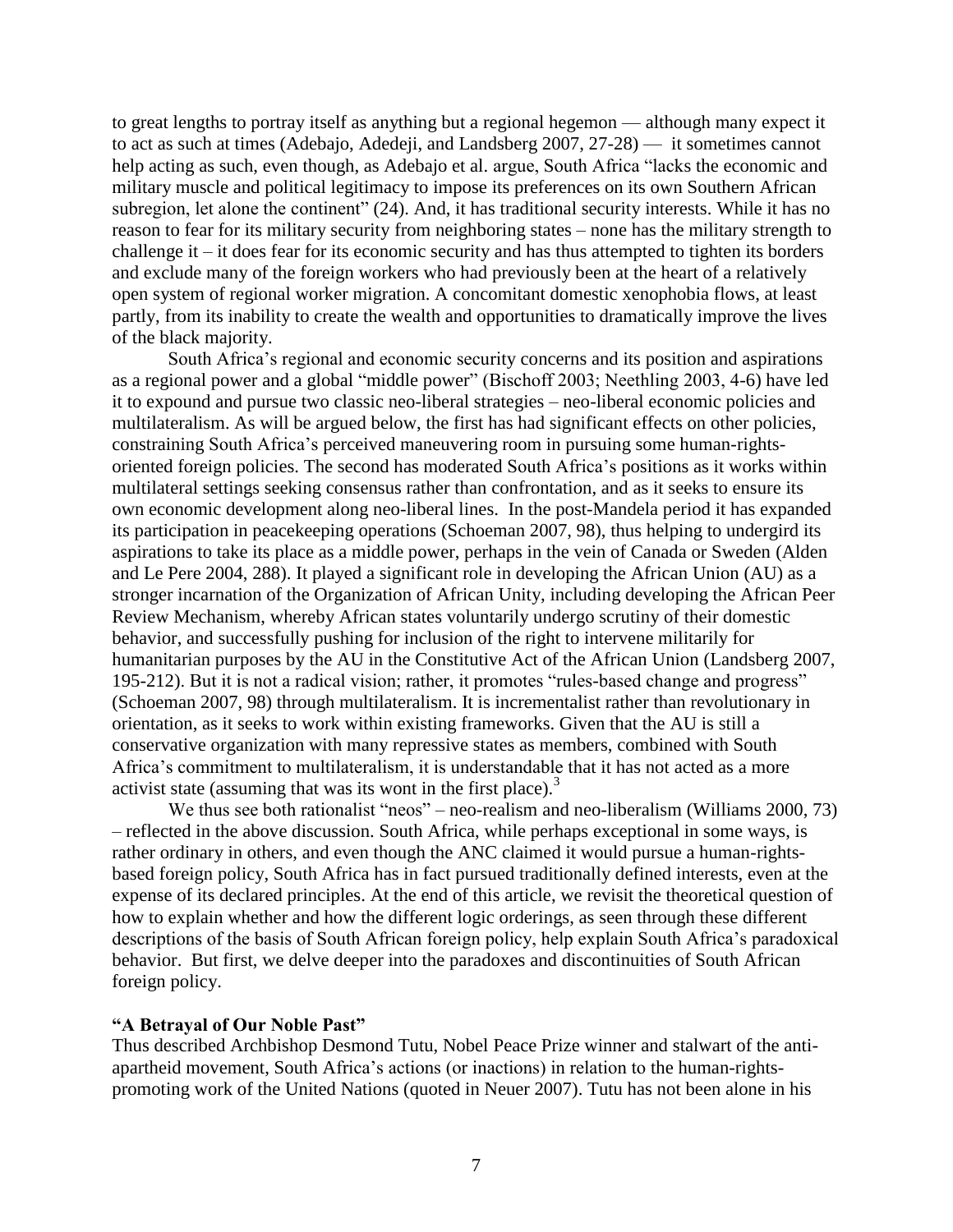disappointment at South Africa's consistent opposition to UN resolutions condemning human rights abuses and abusers around the world. A cursory overview of some of the most egregious examples should suffice to confirm Tutu's dismay. South Africa's UN-related actions take place both in New York, as a member of the UN Security Council (a position it held in 2007 and 2008, including service as chair of the Council in April 2008), and in Geneva, as one of the first 47 members of the newly created Human Rights Council (a position South Africa held from 2006 to 2010). One of the most notorious examples of South Africa siding against human rights in the Security Council came in January 2007 when, in its first vote since attaining a nonpermanent seat on the Council, South Africa joined China and Russia as the only members of the 15 member body to oppose a relatively mild resolution urging Burma/Myanmar (widely considered one of the most repressive governments in the world) to free political detainees and condemning the military government's crackdown on peaceful protests. Responding to Burma/Myanmar's victory-claiming response to the vote, Tutu lamented, "the tyrannical military regime is gloating, and we sided with them" (International Herald Tribune 2007). Other noteworthy human-rightsabusing regimes that South Africa has shown little willingness to condemn are Sudan and Zimbabwe — two cases that are particularly striking in light of South Africa's view of itself as having a special role in solving African conflicts. In the Sudan case, in June 2007, the United States asked the UN Security Council to implement an arms embargo against Sudan, a request that was met with immediate opposition from Russia, China, and South Africa. Further, South Africa was at the forefront (along with Libya) of a movement to prevent the International Criminal Court from securing an arrest warrant for Omar al-Bashir, the Sudanese president, for alleged genocide in Darfur – even though it was a significant force in the creation of the ICC in the first place. More recently it has defied African Union resolutions calling on African states not to cooperate with the ICC by stating that it would arrest President Bashir if he came to South Africa (Kwinika 2010), thus lending an element of contradiction to its policies. All in all, many human rights activists would undoubtedly agree with *The Economist*'s assessment (2008) that during its two years as a nonpermanent member of the Security Council, South Africa consistently allied itself with several authoritarian regimes to water down or block virtually every resolution pertaining to human rights abuses by states. Human Rights Watch was even more succinct, stating that South Africa's human rights reputation had been tarnished (Bogert 2008).

In terms of the South Africa's membership on the Human Rights Council, a May 2007 report by UN Watch (a Geneva-based watchdog NGO) rated all 47 members of the Council based on twenty key votes during its first year. South Africa scored at the bottom, with a grade of minus 16, tied with Cuba, Russia, China, and Saudi Arabia (UN Watch 2007a). The report concluded that "South Africa voted consistently at the UN in solidarity with the perpetrators of human rights violations instead of with the victims" (UN Watch 2007b). A study by the Democracy Coalition Project came to a similarly discouraging conclusion. Its report measured country support (or lack thereof) for credible and independent mechanisms for addressing countryspecific violations, without which the highly touted Universal Periodic Review (UPR) procedure would be closer to a farce than to the serious mechanism it was originally envisioned as. The Project's "Human Rights Council Report Card" for 2007-2008 revealed, among other things, that South Africa opposed submissions from civil society directly to the Council and instead supported the position that information provided by the states themselves should form the basis for Council review (Democracy Coalition Project 2007). This position has widely been interpreted as an attempt to make the UPR as "toothless" as possible (Neuer 2007). Some of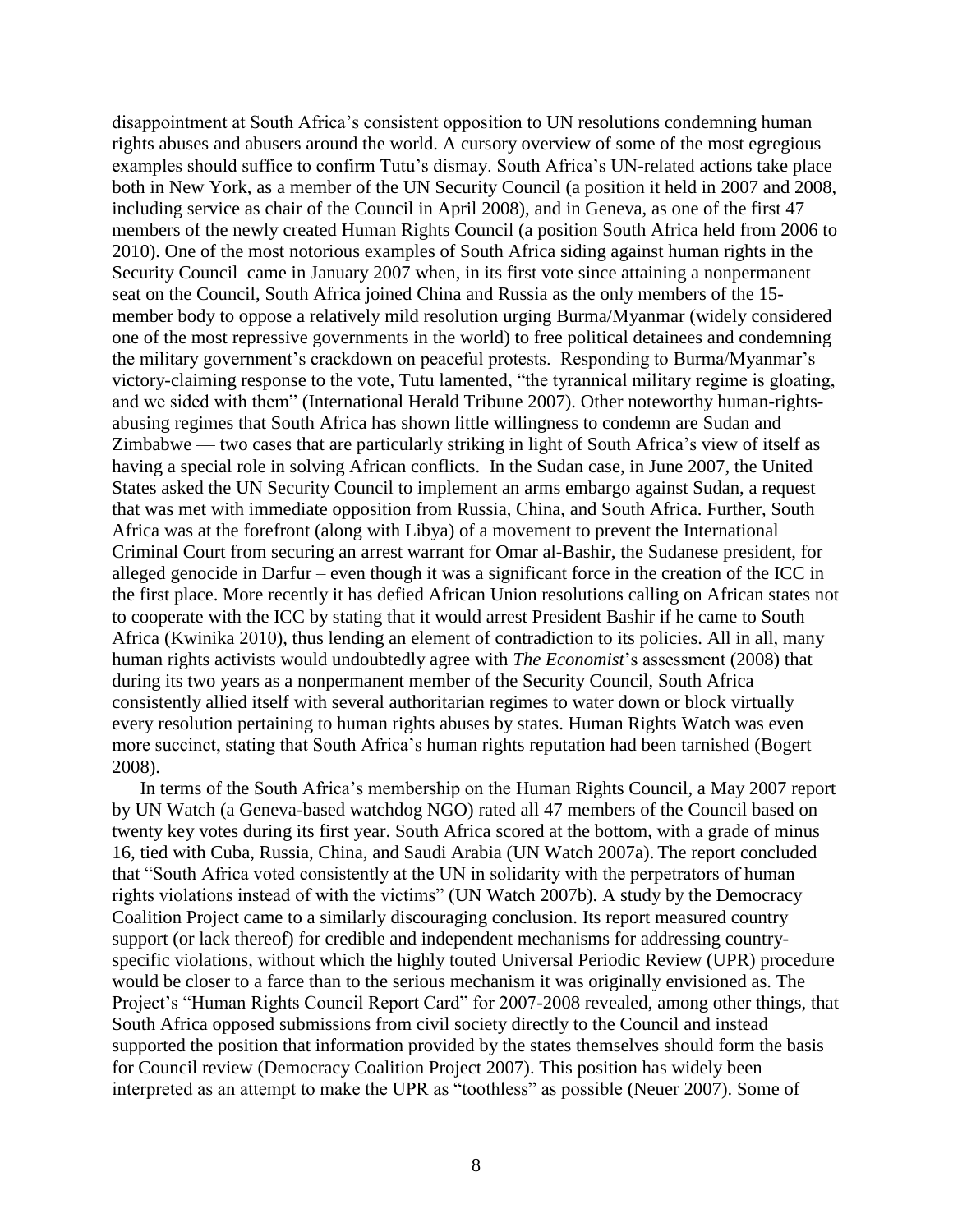South Africa's other actions on the Human Rights Council included a vote to discontinue the Council's confidential consideration of violations by Iran and Uzbekistan, despite widespread torture there, and support of a resolution to terminate all country-specific mandates. South Africa has also been seen as siding with the government of Sudan in the Council vis-à-vis the Darfur conflict, such as when, in March 2007 South Africa endorsed a weak resolution that failed to condemn Sudan for its handling of the situation in Darfur (UN Watch 2007a, 14).

South Africa's puzzling UN behavior constitutes one of the most clear-cut paradoxes of its foreign policy: the United Nations, as the institutional home of the global anti-apartheid movement, played no small part in the bringing down of the apartheid system. However, when given the opportunity to support bringing similar UN pressure to bear on other human-rightsabusing regimes, South Africa has refused to do so.

While South Africa's behavior in the UN obviously reveals that rhetoric would not always be matched by actions, by far the best-known chasm between expectations and deeds has been the government's unwillingness to publicly confront Zimbabwe's Robert Mugabe or to condemn the gross violations of human rights committed by his government and followers. While South Africa has been reluctant to confront Mugabe for several years, its unwillingness to condemn the Zimbabwean government for its human rights abuses was particularly glaring in the period surrounding the March 2008 general election, which was widely deemed by the international community to have been neither free nor fair, in large part due to violent voter intimidation attributed mainly to Mugabe supporters. South Africa used its position as president of the UN Security Council in April 2008 to prevent sending a fact-finding mission or special envoy to investigate post-election violence; nor would it allow the Council to debate the worsening situation. Indeed, during the month that South Africa held the Security Council presidency—i.e., the month in which post-election violence in Zimbabwe soared—Thabo Mbeki declared that there was "no crisis" in Zimbabwe. Finally, in June 2008, in the midst of increasing violence in the days preceding a runoff election, the Security Council issued a one-page statement (which was watered down at the insistence of South Africa, Russia and China) calling on the government of Zimbabwe to permit opposition rallies and to free political prisoners. However, when a United States-sponsored resolution calling for sanctions (primarily in the form of an arms embargo and targeted travel and financial sanctions against fourteen people) against Zimbabwe was introduced in July 2008 (in the aftermath of a runoff election deemed almost universally to be illegitimate), it was defeated by a rare double veto by China and Russia—which found themselves in the company of South Africa, Libya, and Vietnam in voting against sanctions. (South Africa had also refused to condemn the election-related brutality in the Human Rights Council in March 2007).

In December 2008, acting South African president Kgalema Motlanthe refused to join other world leaders, including Condoleeza Rice of the United States, Nicolas Sarkozy of France, and Seretse Ian Khama of Botswana, in their calls for Mugabe to step down in the context of a growing humanitarian crisis exemplified by an outbreak of cholera, which had affected close to 40,000 people by January 2009, killing almost 2,000 of them. The paradox is clear: South African leaders, once victims of a brutal and oppressive regime, are now implicitly condoning brutality and oppression of Africans, in the country directly to its north. South Africa's refusal to condemn Mugabe is all the more striking because in the early 1980s a newly independent Zimbabwe used its position as a nonpermanent Security Council member to vote to condemn the apartheid regime (Wines 2007). Noting the impact that South Africa's tacit support of Mugabe has had on its reputation, *The Economist* (2008) opined that "among the international human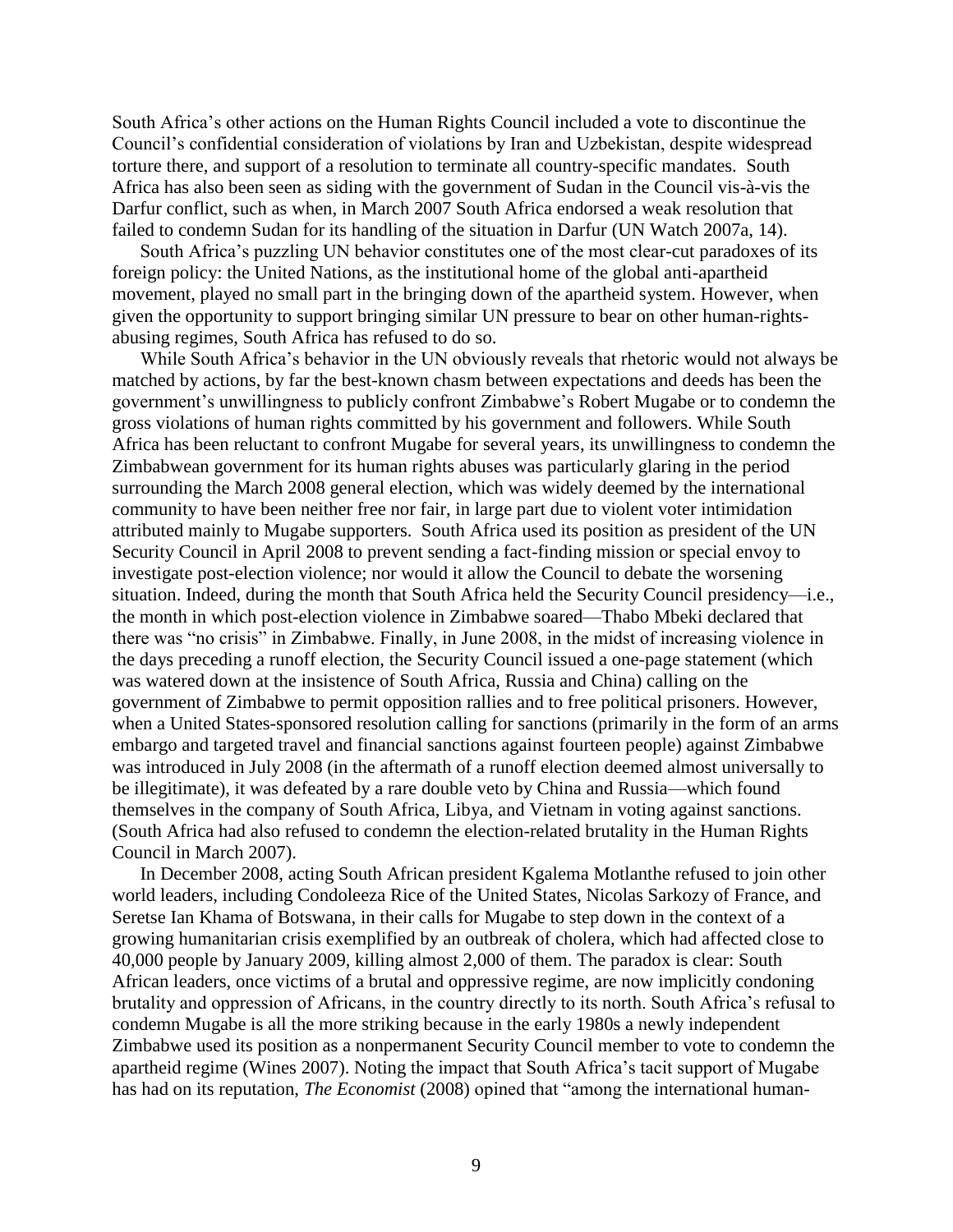rights fraternity, post-apartheid South Africa—the democratic, multicultural 'rainbow nation' forged by Nelson Mandela—is once again regarded as something of a pariah," and it accused Pretoria of aligning with "some of the world's least savoury regimes."

South Africa's pro-Zimbabwe policy has resulted directly in a third apparent paradox of South African foreign policy: its treatment of refugees. As Zimbabwe approaches the status of a failed state, more than three million Zimbabweans are estimated to have fled in the past few years—almost half of them to South Africa, where they face a profoundly unwelcoming South African immigration system that, more often than not, treats all refugees as voluntary economic migrants and summarily deports them without determining the validity of their asylum claims. Human Rights Watch has documented the often-unlawful deportation of more than 250,000 Zimbabweans a year, revealing that South Africa engages in *refoulement*, thereby violating the most basic principle of refugee law: the right not to be forcibly returned to persecution (Human Rights Watch 2008, 1). Again, the policy paradox is clear: the ANC government, many of whose leaders received refuge in neighboring countries while fleeing the abusive apartheid regime, are now regularly implementing human-rights-abusing refugee policies themselves. As Nathan notes (2005, 371), "the treatment of African refugees and asylum seekers is shamefully reminiscent of the apartheid era."

#### **Making Sense of the Contradictions**

Having addressed the first question of why so much was expected of South Africa and examined South Africa's actual foreign policy behavior, we now turn to the question of why these expectations have not been met. We identify three explanations of South Africa's foreign policies under the Mandela and Mbeki regimes. As we will demonstrate, these explanations correspond to the various ordering logics outlined above.

#### *Competing Ideologies*

Since South Africa's policies towards Zimbabwe (especially Mbeki's "quiet diplomacy") have been so controversial, it is perhaps not surprising that they have been the focus of many scholarly writings. Laurie Nathan concentrates primarily on Mbeki's foreign policy priorities, which he says emphasize Afrocentrism; a principled commitment to democracy and respect for human rights; a holistic approach to security in which the primary threats to security are seen not as military but as bad governance and underdevelopment; a commitment to pacific forms of conflict resolution, especially through mediation; and the promotion of multilateralism in the international system. These themes clearly match South Africa's stated commitment to placing human rights at the forefront of foreign policy. The discontinuities arise, however, Nathan argues, because these five pillars are informed by, and are sometimes in conflict with, Mbeki's own ideological commitments. "In international affairs," Nathan notes, "Mbeki is as much an ideologue as a pragmatist, his outlook rooted in three paradigms: democratic; Africanist; and anti-imperialist." Herein lies the rub—sometimes Mbeki's ideologies complement, and indeed shore up, his foreign policy priorities; at other times, however, the two (foreign policy goals and ideology) stand at cross purposes with each other. Specifically, Nathan notes (2005, 363), "the Africanist and anti-imperialist paradigms, which include a visceral anger at historical and contemporary manifestations of imperialism and racism, are seldom if ever in conflict with each other, but both are occasionally in conflict with the democratic paradigms. In these cases, it is usually the democratic position that gives way."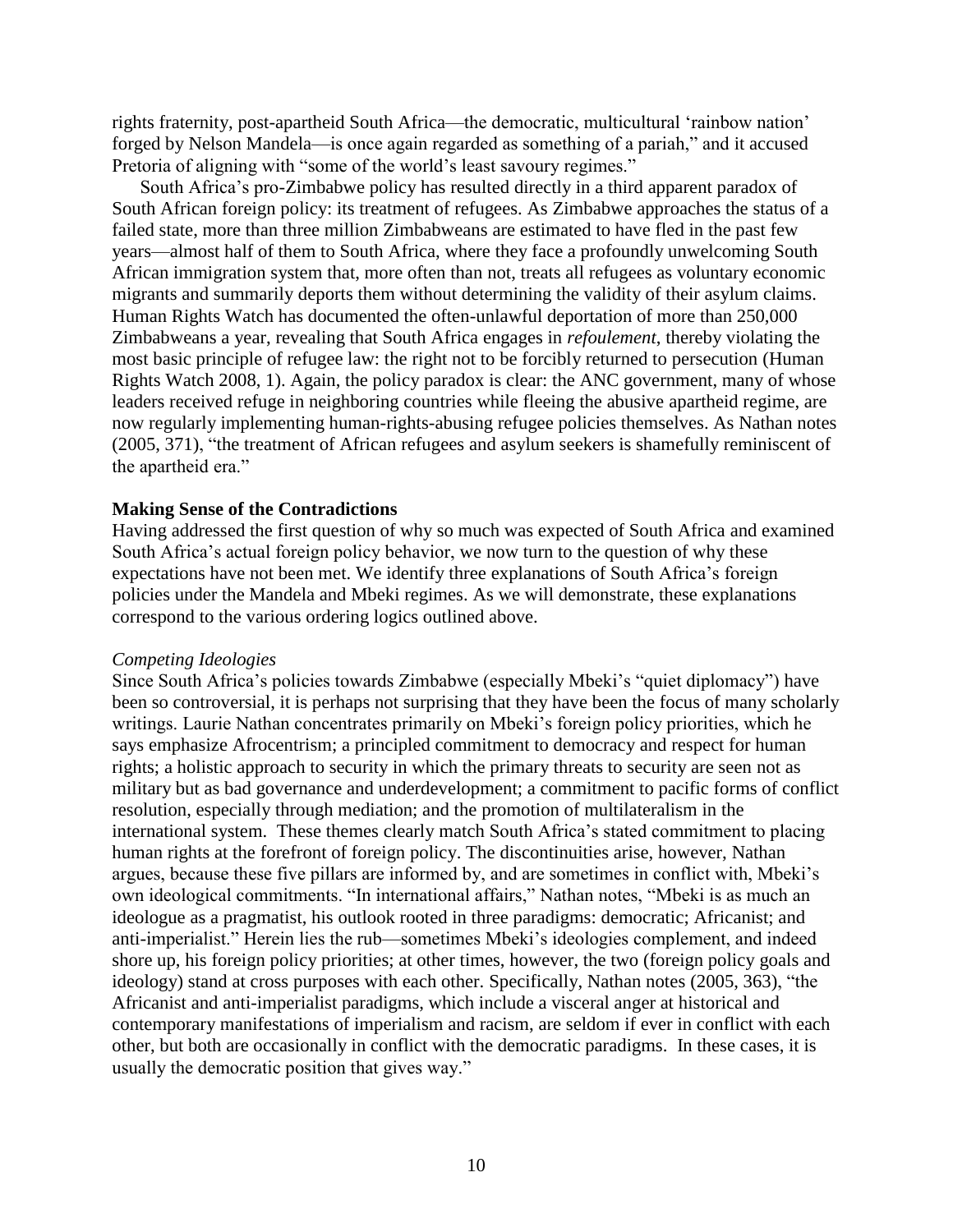While Nathan does not refer to it this way, Mbeki's personal ideology has often been summed up as the "African Renaissance," which one scholar has referred to as "the defining policy concept of Thabo Mbeki's presidential administration" (Jo-Ansie van Wyk, quoted in Neethling 2003, 8). The concept has been defined in various ways, and different scholars highlight different aspects and implications of the set of ideas embodied in the concept. Bischoff (2003, 199) defines the African Renaissance as resting on three pillars: "the mobilisation of the African people to take their destiny in their own hands and stand up for clean and purposive government; the establishment of political democracy, respect for human rights and good governance; a clear program of economic regeneration to help reposition Africa in the world economy and at the same time bring about a new more equitable world order." Mbeki himself (1998) described the philosophy as being in part anti-colonial; in part an attempt to assert Africa's capacity to solve its own problems; and in part a call for the restoration of the dignity of Africans. On other occasions, he has emphasized good governance (defined as civilian rather than military governments, multiparty rather than one-party states, and the adoption of the African Charter of Human and People's Rights), and end to poverty and disease (especially through economic development and under the leadership of the Southern African Development Community [SADC]), and cooperation against violence (through regional peacekeeping and security arrangements and through regional cooperation to combat crime).

It is clear that the seeds of potential contradiction are contained in Mbeki's philosophy: the African Renaissance is simultaneously anti-imperial and anti-colonial (and might thus be pro-Mugabe) as well as supportive of democratic good governance (and might thus be anti-Mugabe). The African Renaissance is pro-Africanist (and might thus predict a willingness to allow suffering African refugees to enter South Africa) but also pro-development (which might predict a policy of being unwelcoming to people who could be viewed as economic migrants).

Applying this set of contradictions to South Africa's approach to Zimbabwe, one of Mugabe's core interests – land reform – has resulted in severe human rights abuses. Mugabe has consistently framed the issue in terms of righting colonial-era wrongs, and this clearly resonates with Mbeki's anti-imperial ideology. However, Mbeki endorsed the principle "without" questioning the illegal and violent manner in which it was done," thus confirming Nathan's sense (2005) that Mbeki's anti-imperialist ideology trumps his commitment to human rights and the rule of law. James Barber (2005, 1093) echoes Nathan's analysis, noting that in 2003 Mbeki attributed Zimbabwe's problems not to bad governance on the part of Mugabe but rather to "the legacy of colonialism and white dominance." Mbeki consolidated his anti-colonial/anti-imperial credentials by accusing prime ministers Tony Blair of the United Kingdom and John Howard of Australia of being racist, claiming that their proposal at a 2003 Commonwealth meeting to ostracize Mugabe was "inspired by notions of white supremacy" (quoted in Barber 2005, 1093). Like Nathan, Barber chalks up Mbeki's support for Zimbabwe to the aligning of two of his three ideologies: anti-colonialism and pro-Africanism. Barber sees these ideologies playing out in three ways. First, Mbeki consistently opposed Western interference in Zimbabwe. Second, his support for Mugabe reflects his respect for the Zimbabwean leader's stature as a hero of the liberation struggle, the last of the first generation of African leaders still in power. As such, Mugabe holds for many, Mbeki included, "a special place in the liberation saga;" he is, for them, "a living legend." Finally, Mugabe's stated goal of returning land to indigenous blacks—its rightful owners—fit well into Mbeki's anti-colonial worldview (Barber 2005, 1094). In light of all of this, the third strand of Mbeki's ideological outlook—support for democracy—was bound to be overlooked. South Africa's accomodationist policies towards Zimbabwe are, in short, a far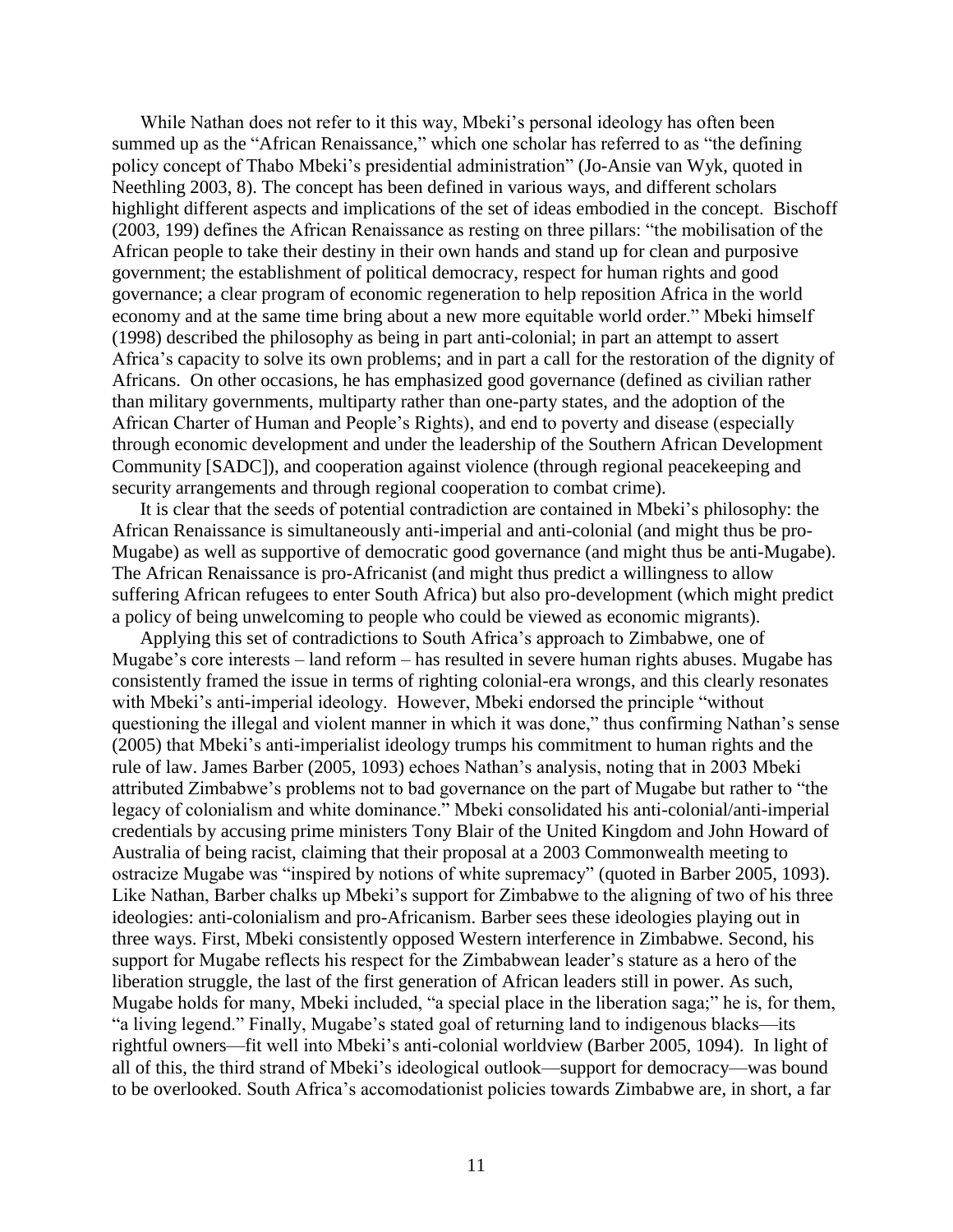cry from the ANC Working Group statement (1994) that "Human rights concerns will also influence our bilateral relations. In this we shall not be selective nor, indeed, will we be afraid to raise human rights violations with countries where our own and other interests might be negatively affected. South Africa's experience, we believe, shows how damaging policy can be when issues of principle are sacrificed to economic and political expediency."

We can also make sense of South Africa's UN actions by viewing them in the light of conflicting ideologies. The promotion of multilateralism as a means for maintaining global order and addressing global problems was a stated focus of Mbeki's presidency, explaining South Africa's desire to play an important role in both international multilateral regimes (as onetime chair of UN Conference on Trade and Development, the UN Commission of Human Rights, and the Non-Aligned Movement, for example) and continental multilateral regimes such as the SADC, the New Partnership for Africa's Development, and the African Union, for example. This focus also explains South Africa's stated goal of playing the role of reformer in the international financial institutions and the United Nations, especially the Security Council. However, having achieved its goal of becoming a Security Council member, the pro-African and anti-colonial values seem to have taken over. Neuer (2007) claims that South Africa dismissed the Council vote condemning Burma as yet another campaign by the wealthy North. Human Rights Watch claims that South Africa views the International Criminal Court as an anti-African institution (Bogert 2008) (although its initial strong support for the Court, along with its recent defiant tone against the official AU position when it declared it would arrest Bashir should he come to South Africa, problematize such a black and white interpretation). One American diplomat explains South Africa's performance in its two years on the Security Council thus: "What you have here is the continuing, ongoing tussle over whether the A.N.C. is still a protest movement or the governing party of a responsible member of the international community.... They're reflexively against anything we're for—we in the States, we and the British, we in the North. It's more Chinese than the Chinese" (quoted in Wines 2007).

Graham Evans (1999, 623) offers a different perspective on competing ideologies as an explanation for contradictory policies. Evans examines the history of the ANC's thinking on international relations and sees three distinct phases. From 1912 (the time of its founding) through 1960 (the time of its banning), the ANC's international thinking was akin to today's liberal internationalism. This was succeeded by the period from 1960-1993 (the time of its exile), when the ANC's foreign policy can be described as socialist. Finally, from 1993 on, the ANC's foreign policy ideology was in Evans' view pragmatist. Each change in ideological orientation, Evans argues, occurred in response to external stimuli (1999, 623). The crux of Evans' argument is this: South Africa's apparently contradictory foreign policy today reflects the fact that it contains elements drawn from all three historical ideological phases. Specifically, he notes:

The alleged confusion in post-apartheid South Africa as to the nature of foreign policy and the kinds of roles the state should adopt in the region and in the wider world is in no small part attributable to the pull/push effects of this competing triad of theoretical perspectives and the lack of consensus the tensions between them have generated within the ranks of the ruling party. The result is that foreign policy is often argued out within a context of competing and often mutually exclusive perspectives (623).

In other words, one policy choice might reflect one historical perspective, while another choice might reflect a different perspective. Applying Evans' explanations, one can see for example, that South Africa's policy of preventing a flood of supposed economic migrants from crossing its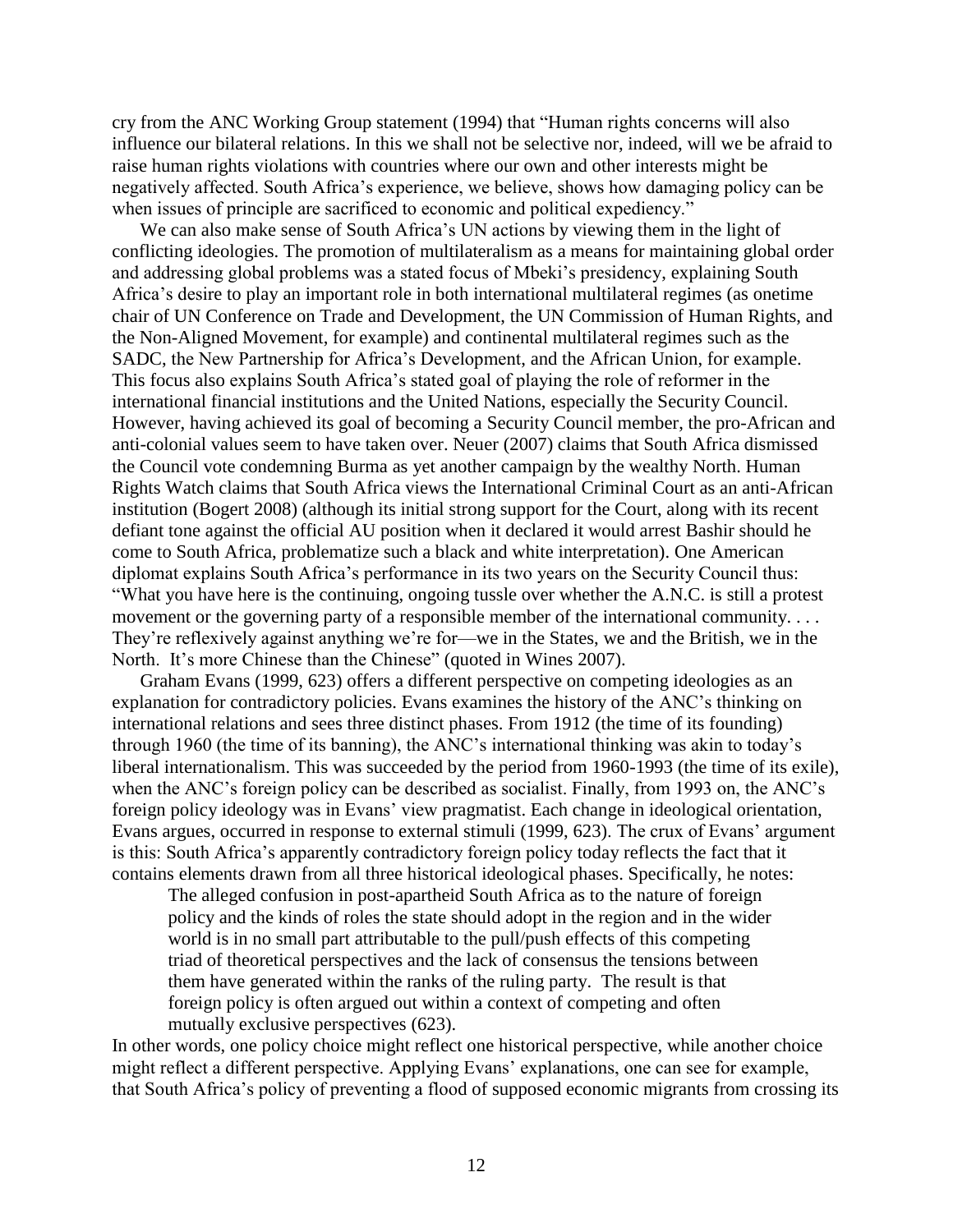border is an economically pragmatic decision for a country facing an unemployment rate of close to 25%. However, this policy towards migrants, many of whom are African refugees, stands in direct contradiction to the socialist-informed demand that policy ought to be ethical, solidarist, and Afrocentric. Likewise, Pretoria's demands for UN reform and its active quest for a larger role in the UN Security Council reflects elements of a historic commitment to liberal internationalism. However, once on the Security Council, its policies appeared driven instead by pro-African and anti-Western socialism. These competing, often mutually exclusive, policies that derive from the developmental phases of ANC thinking are an indication to Evans (1999, 623) that "South Africa's post-Cold War and post-apartheid identity and its conception of where its national interests lie, is still in the process of gestation." For Evans, then, the observed gap between rhetoric and reality can best be explained as a function of historical tensions that continue to be played out on the world stage today: "the main division [has been] between second-phase populists and ideologues and third-phase pragmatists and neo-liberals. This ongoing debate has served to frustrate the development of a coherent world-view and the accusations of vacillation, ineffectualness and 'ad hoc-ery' that have been leveled at the new South Africa's foreign policy" (624).

We thus see a constructivist logic of appropriateness operating, as South Africa's ideologies and ideas about itself come to the fore in defining South African policies. However, it is constructivism with an argumentative twist, since there is an ongoing debate within and between ideologies. As South Africa "argues" with itself over which vision or version or element of the African Renaissance to prioritize, one sees a somewhat incoherent answer, with the democracy/human rights element winning at times, but the anti-imperial/Afrocentric elements prevailing more often.

## *Continental Constraints*

The second factor that explains discontinuities in South Africa's recent foreign policy behavior is closely related to the first one, especially in relation to Mbeki's African Renaissance ideology. One of the ideas implicit in the African Renaissance is African unity. If Africans are resolved to address their own problems, free from former colonial—and especially Western—influence, then one approach is a closing of ranks, a circling of wagons of sorts, among African countries. To the extent that this has happened, African countries have by and large said to the West, "yes, we have our problems, but they are our problems. You do not have the right to criticize us, nor can you solve them for us." Mbeki himself linked the ideas of African unity and African selfsufficiency in his speech in Durban at the launching of the African Union in 2002, saying:

Imperialism and colonialism had sought to own and control Africa permanently, from Cape to Cairo. African pride and courage ensured that Africans own and control Africa permanently, from Cape to Cairo. . . By forming the Union, the peoples of our continent have made the unequivocal statement that Africa must unite! We as Africans have a common and a shared destiny! Together, we must redefine this destiny for a better life for all the people of this continent (South African Department of Foreign Affairs 2002).

By itself, the concept of African unity need not be the engine of contradictory foreign policy for South Africa. However, contradictions have arisen when the South African government has opted to choose unity with authoritarian human-rights abusing regimes in the name of African unity. The prioritizing of solidarity politics over rights-based politics on a continent rife with anti-democratic leaders represents what we term a continental constraint for South Africa, one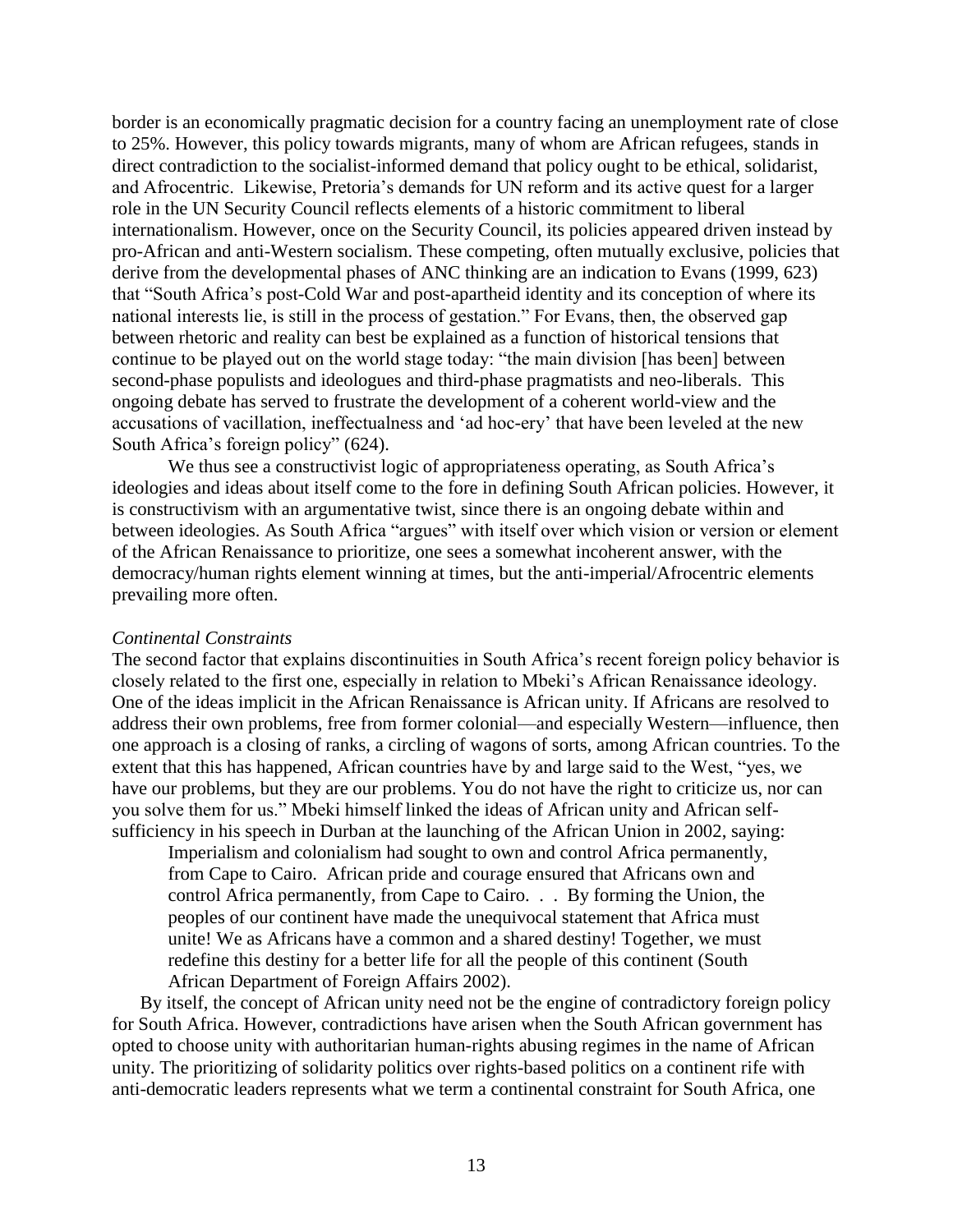that is part of the explanation of the gap between rhetoric and reality in its foreign policy. Other scholars who have noted a sense of constraint inherent in African solidarist politics include Alden and le Pere (2004), who claim, for example, that South Africa's ability to promote ethical values has been made difficult because of the ambivalence towards democracy and human rights among key SADC leaders. Although the rhetoric of democracy and human rights featured prominently in the immediate post-apartheid foreign policy debates, they argue, the need to work within SADC, despite that organization's formal commitment to these issues, "has tended to circumscribe substantive action in support of these values. This in turn has had a direct effect upon the selection of tools available to policy makers in Pretoria, limiting them to public statements through SADC that emphasised organizational cohesion [i.e., solidarity] over expressions of concern or condemnation of actions by fellow members" (290).<sup>4</sup>

In relation to the issue areas explored above, Nathan (2005, 367) makes the connection between South Africa's (and SADC's) desire for unity and its concomitant impact on its policies in its relationship with Zimbabwe. He notes:

They [the SADC] are determined to maintain a posture of unity and solidarity. Forged in the heat of the struggles against colonialism and apartheid, this posture militates against public criticism of each other. The imperative of solidarity is greatest when foreign powers raise concerns that are perceived as reflecting an imperialist agenda. These dynamics have been evident *in extremis* in the case of Zimbabwe. Here, far from remaining silent, SADC has repeatedly expressed solidarity with Harare and trivialized human rights concerns.

Alden and le Pere (2004, 283) similarly note that South Africa's puzzling foreign policy choices can be explained in part by what they refer to as its paradoxical legacy of the apartheid state and the liberation movement. They argue that "the new South Africa faced contradictory tensions in developing an activist role in foreign policy premised upon a belief in the compatibility of human rights norms, solidarity politics, and its own development needs." In other words, South Africa felt the tension of wanting to project a moral foreign policy because of its legacy of apartheid, but also wanting to stand in solidarity with states that are not always human rights supporters but that supported the ANC when it was a liberation movement. Again, one gets a sense of a value hierarchy—African solidarity trumps human rights and democracy:

Even in those crises—Zimbabwe in particular—where South African interests were most directly effected [*sic*] and leverage was assumed to be considerable, the range of actions available that would not exact costs in terms of SADC unity. . . . turned out to be far fewer than policy makers in Pretoria had anticipated. By adopting the 'quiet diplomacy' approach towards Zimbabwe, Mbeki had hoped to underscore the limitations of South Africa's willingness to overtly challenge the non-interventionist norm in SADC. . . (Alden and le Pere 2004, 290).

In truth, Bischoff (2003, 191) concludes, the idea that an African renaissance would result in a "mass crusade against authoritarian and corrupt ruling leaders" turned out to be "more promise than policy," as human rights issues have consistently been "subsumed under the need for states inclusively to seek unity of purpose."

One reason South Africa has generally been unable to overcome the continental constraint of African unity, even if it wished to, has to do with its own role—both historical and contemporary—on the continent. The government has had to be wary of being seen as being too assertive because of regional fears of domination, especially in light of its history of regional destabilization in the 1990s. As Alden and le Pere (2004, 289) note, "Complicating South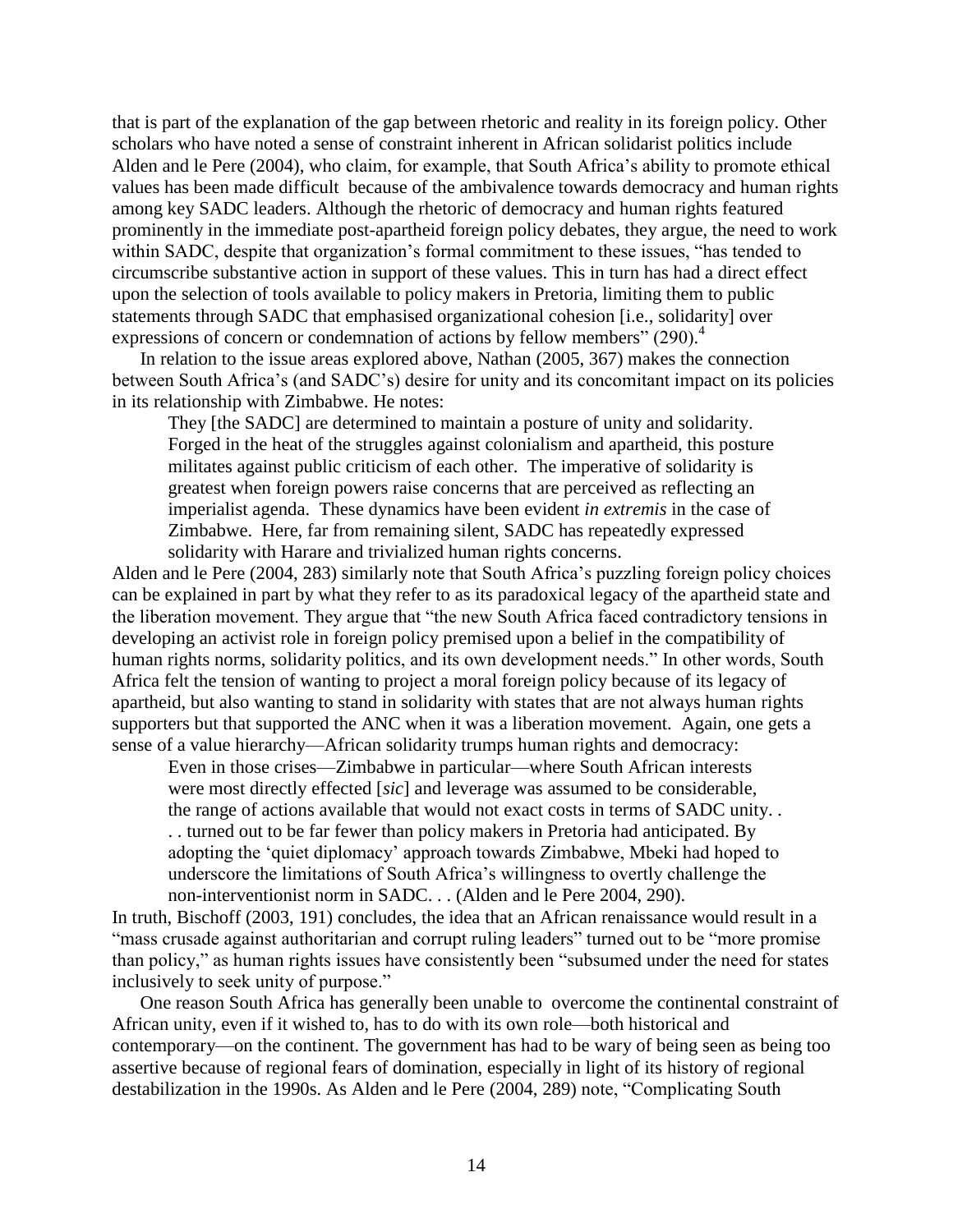Africa's engagement with the region is its own history of intervention in regional affairs, much of which centred upon destabilising regional co-operation, and a contemporary desire to undo that legacy through active consultation with member states." South Africa's African partners continue to maintain a fair amount of skepticism about its aspirations for continental leadership. Mbeki in particular was regarded with suspicion by other African leaders, privately referred to as the "George Bush of Africa," "leading the most powerful nation in the neighborhood and using his financial and military muscle to further his own agenda" (Neethling 2003, 15). Thus, South Africa's history as a regional bully combined with its potential of being a modern-day one have, in many ways, forced the government to err on the side of unity rather than condemnation when faced with human rights abuses in its backyard. Bischoff (2003, 194) sums up this dilemma well:

There are African governments that would prefer South Africa not to play a leadership role. Consequently, South Africa fears the political fallout from not acting collectively. Political opponents fearing their own displacement in the politics of the continent and leaders used to having things their own way in settings where 'brother does not attack brother' are loath to award the role of a diplomatic broker to Pretoria.

Again, we see an argument between different elements of the African Renaissance ideology and the legacy of South Africa's past. Yet, this argument is also tinged by more consequentialist concerns. To maintain its power, it needs to been seen as not overly powerful and domineering, and thus has to acquiesce to less human rights-supporting currents in Africa to reinforce its African unity credentials. Thus, both ideational arguments and material concerns are operating concurrently, although the latter frequently appear to hold greater sway and thus constrains the possible outcomes of the ideational arguments.

#### *Global Constraints*

Perhaps a more forgiving explanation for South Africa's inability to live up to its professed ideals is that the same global conditions that facilitated apartheid's demise also constrain South Africa's foreign policy choices. This is especially true in relation to so-called second generation social and economic rights. One of the core tenets of Mbeki's African Renaissance was a commitment to global redistribution of wealth, with a special emphasis on economic development in Africa. Along with competing ideologies and continental constraints, this points to a third tension, between South Africa's desire to play an activist role in pushing human rights norms globally and its need to ensure its own economic development. Moreover, South Africa whose economy was in decline by apartheid's end—had the great misfortune of having to learn to compete in an increasingly globalizing world. In other words, as Alden and le Pere (2004, 286) note, "the ANC's idealistic leanings and the realist inclinations of a globalised world brought into stark relief a range of tensions and contradictory impulses in implementing foreign policy." Once again, faced with choices between competing values, South Africa sacrificed its commitment to human rights to that of economic development, such that—as Alden and le Pere put it, "the carefully crafted ethical dimension of foreign policy was supplanted" (286).

Why is there tension between economic development and ethical foreign policy? Critics accuse South Africa, and Mbeki in particular, of abandoning its socialist redistributive legacy, one that hearkened back to the 1955 Freedom Charter, in favor of a neo-liberal emphasis on foreign-investment-led growth and open markets (reflected in its economic and fiscal policy known as GEAR—Growth, Employment and Redistribution Strategy—of 1996). Thus, while the government made noises about fighting the effects of unfettered capitalism, in reality its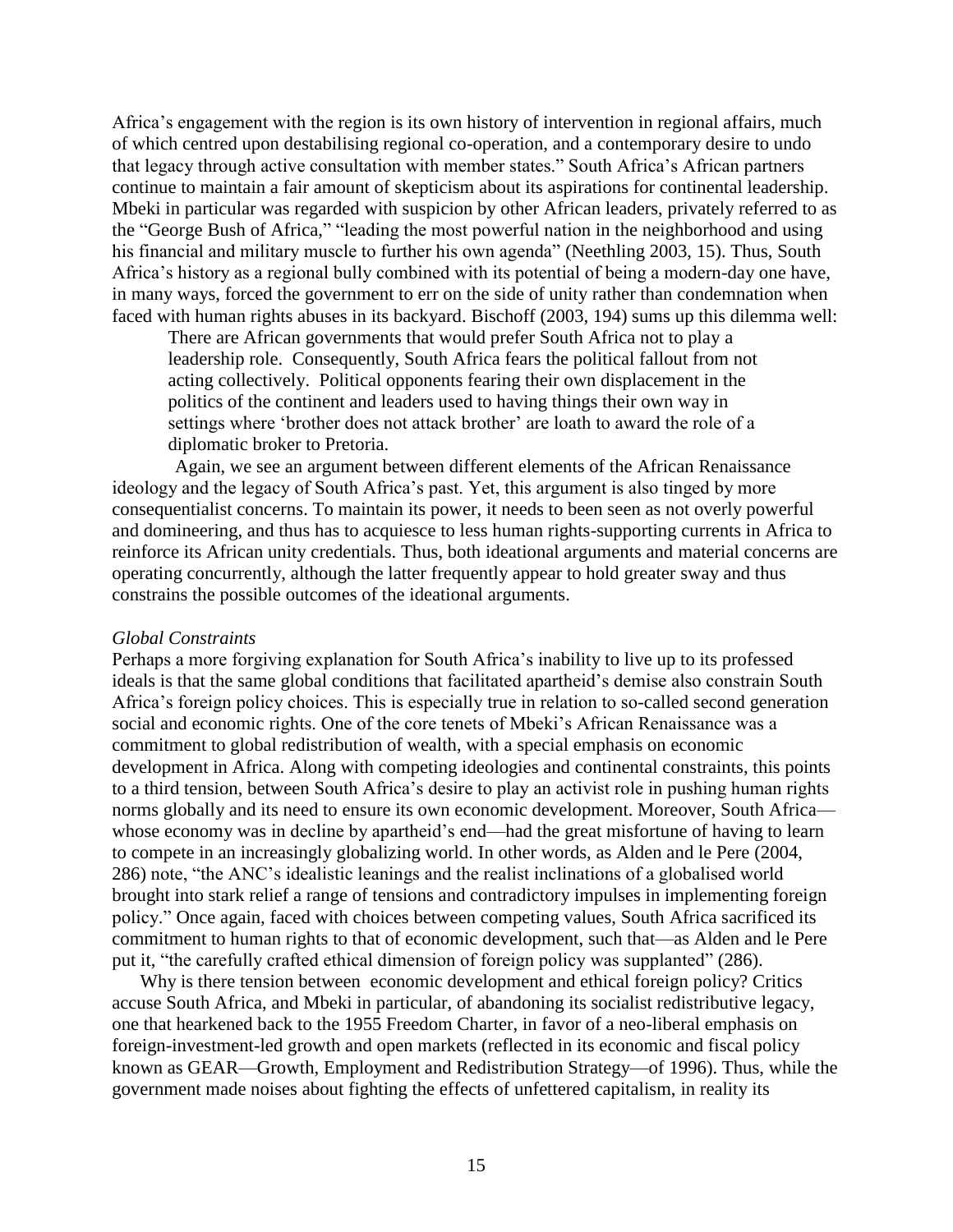economic policy more closely resembled a neo-liberal cocktail (Bischoff 2003, 189). Peter Vale and Ian Taylor (1999, 631) refer to these critics when they note that "though, it is true, South Africa postures a reformist platform that argues for a safeguard against the most negative effects of globalization, the ANC has most certainly—to the vocal disappointment of its partners in the tripartite alliance and large segments of its traditional constituency—bought into the neoliberalist discourse." A kinder interpretation is that Mbeki's hands were tied. For many, Mbeki's commitment to redistributive justice was real. He was a key advocate in the global campaign for unconditional debt relief to Highly Indebted Poor Countries, 33 of which are in Africa. Bischoff (2003, 185-86) argues that Mbeki believed that globalization could incorporate economic rights for states, and that there should be a "compensatory movement to globalisation, one that through conscious interventions could correct the inability of the market to address issues of peace, democracy, health, and prosperity." Mbeki was forced to abandon this attempt to pursue both economic rights and economic growth, however. As a result, Paul Williams argues (2001, 73), the government was compelled by the global economic climate to adopt "an eclectic synthesis of neo-realist and neo-liberal principles." As Alden and le Pere (2004, 288) note, the South African government will be judged by two criteria: its ability to bring regional peace and security and its ability to generate wealth. In both cases, they argue, the government learned quickly that "rectitude and idealist leanings were difficult to sustain in a world where *realpolitik* and champions of free market held sway." They, too, believe that South Africa had no choice but to sacrifice socialism in favor of pragmatism. In reference to Mbeki's dilemma, they note: "a world-view driven by ambition to do good and a belief that the coin of idealism still holds value in an increasingly Darwinian world suggests an absolutism that might be difficult to hammer out on a pragmatic anvil of means and ends" (289).

A different aspect of the global constraints explanation is highlighted by Bischoff (2003, 186), who argues that South Africa's ability to serve as a global leader capable of exercising leadership on such "middle power" issues as debt relief, nuclear nonproliferation, and other human-rights-related issues, was seriously curtailed by a sharp return to a realist world in the aftermath of the September 11, 2001 attacks on the United States and the ensuing global war on terror. This became even more true after the 2003 U.S. invasion of Iraq. The drastically changed global political environment, with its renewed focus on issues of "hard power," meant that "soft power" issues that are best championed by middle power countries such as South Africa took an immediate backseat. Bischoff (2003, 186) concludes: "the current international system is characterized by lurches towards American-led unilateralism and the diminution of multilateralism. This weakening of multilateralism reduces South Africa's potential for playing the role of facilitator and bold reformer." South Africa's role as a transformative power in world affairs was pulled out from under it by forces beyond its control.

While South Africa's post-apartheid leaders may have wanted to pursue an ethical, human rights supporting foreign policy, materialist considerations got in the way. The possible paths for South African economic development were constrained by neo-liberal globalization, and the hyper-realist pots-9/11 world was not conducive to such an ethical foreign policy. Thus, global realities constrained possible directions South African foreign policy could take.

### **Theorizing Post-apartheid Foreign Policy**

This complex picture of South African foreign policy returns us to the theoretical framework outlined earlier. Can the four ordering logics we discussed shed light on the paradoxes which appear in South Africa's policies over the last 15 years? Table 1 indicates the behavior predicted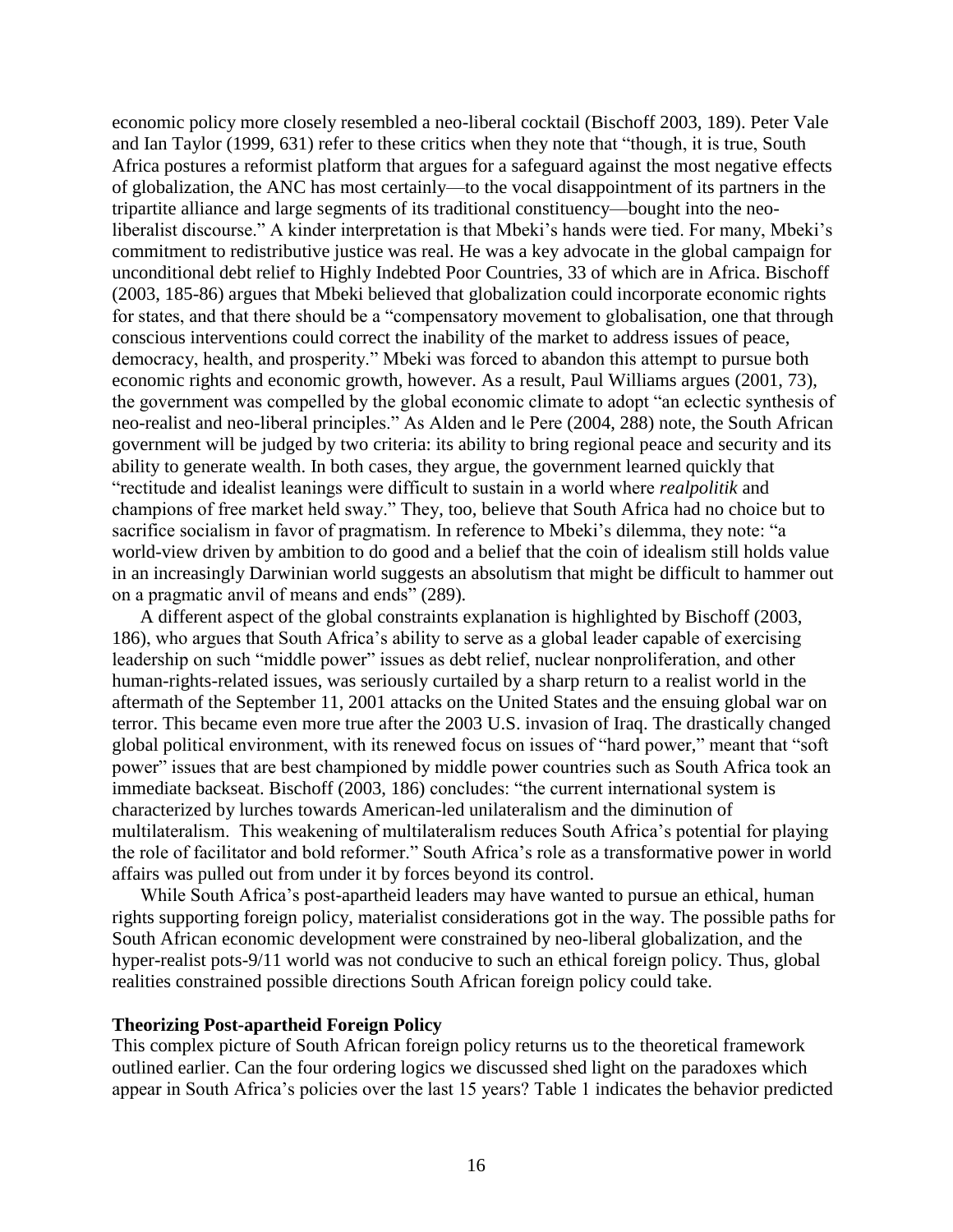by the various ordering logics as well as actual behavior on the part of South Africa. As we have discussed, there has been a general expectation that South Africa would put human rights front and center in its foreign policy, an expectation fostered by numerous statements by the government of South Africa and various South African leaders. Yet, at first glance, we seem to be significantly let down by logic-of-appropriateness explanations. South Africa has been a significant player in developing norms and institutions that would further the cause of human rights. At the African Union it was a driving force behind the peer review mechanism and the policy on humanitarian intervention, and it also sought and won a seat on the UN Human Rights Council. Yet it failed to follow through on these promising beginnings, blocking concrete action in these new institutions. Thus, while, the logic of appropriateness might explain South Africa's initial push to develop human rights institutions, it fails to explain why it did not use these institutions to their potential and, in fact, impeded their effectiveness, as well as violating a key human rights norm, refugees' right not to be forcibly returned to a country where they face persecution (*nonrefoulement*).

Logic-of-consequences arguments might, at least superficially, shed better light on South Africa's foreign policy conduct. The neo-realist wing of rationalist arguments might predict that it would seek out important positions in international bodies (which it has), not to pursue human rights policies but rather to pursue prestige and power. Neo-liberal rationalism would also predict a state's pursuit of multilateralism, not necessarily only for its own sake but rather to ensure the regional and global stability that would be in its interest. Yet, again South Africa did not always engage in predicted behavior as it blocked action aimed at addressing crises that affect it directly (such as Zimbabwe) and indirectly (such as Darfur). At the same time, it has taken the lead in attempting to mediate other crises, such as in the Democratic Republic of Congo. One area where it has engaged in expected rationalist behavior is in its pursuit of neo-liberal economic policies which, among other things, has led to maltreatment of refugees and asylum seekers, in direct contradiction with its international obligations (as well as in contradiction with the debt it owes Zimbabwe and other African countries for sheltering those fleeing the apartheid regime). Thus, both continental and global constrains constrained its policy choices.

To more fully understand the paradoxes of South African foreign policy, however, we must look to explanations deriving from the logic of arguing, which may shed some light on the competing norms and interests found in post-apartheid foreign policy. Nowhere is an internal "argument" more evident than in the ideas embedded in the African Renaissance – support for democracy, Afrocentrism, and anti-imperialism. While the first element was clearly evident in the rhetoric and reality of post-apartheid South Africa (witness Mandela's failed attempt to put pressure on Nigeria), under Mbeki, the other two elements moved to the fore. In the case of Zimbabwe, a focus on African solutions to African problems and the instinct to support a fellow revolutionary who had given great support to the anti-apartheid struggle led to a situation where two normative elements of the new South African ideology shoved the third – and some might argue, more foundational – aside. In this particular argument, democracy – and ethical foreign policy – was eclipsed by two other very powerful normative currents. With regard to its overall performance internationally in supporting human rights, again human rights lost out to Afrocentrism and anti-imperialism as South Africa refused to use its time on the UN Security Council to condemn a variety of human rights abuses around the world. Acting more like a protest and solidarist movement than a governing party, the ANC allowed the "anti" elements of the African Renaissance (anti-imperialism, anti-Westernism, etc.) to overcome the more positive elements. In the AU, while originally supporting very significant human-rights-protecting ideas, such as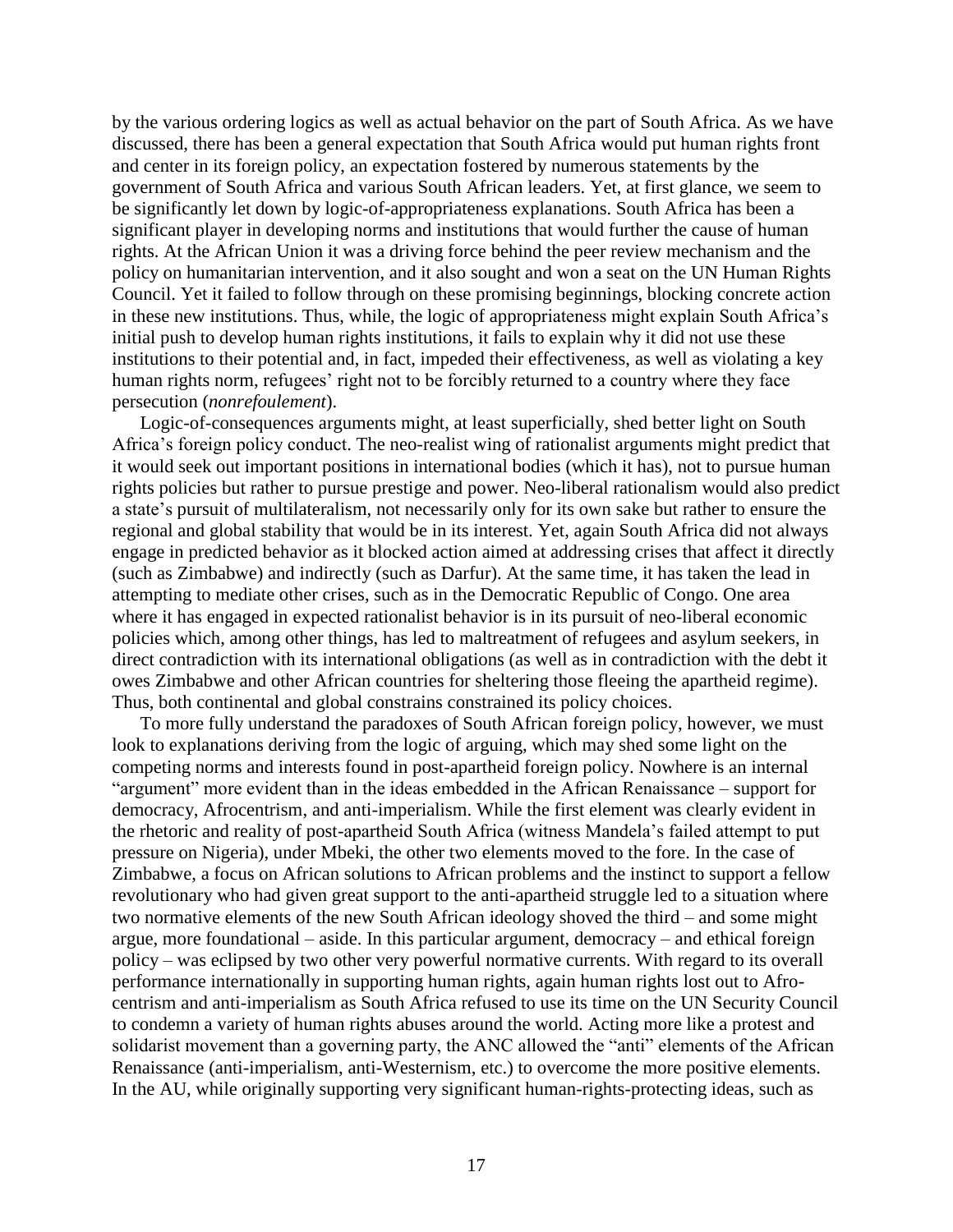the peer review mechanism and humanitarian intervention, the African solidarity elements prevented it from being more vocal in condemning human-rights-abusing governments in Zimbabwe and elsewhere. And paradoxically, South Africa has, at times, supported AU policy on the ICC and President Bashir, while defying it at other times. Thus, the competing ideologies embedded within the African Renaissance helped (along with domestic ideas) to create ethical expectations for South African foreign policy while also pulling in the opposite direction, frequently leading to what many would see as disappointing policy outcomes.

While each of the aforementioned logics may explain parts of the South African foreign policy paradoxes, none can explain everything. We thus move to the last ordering logic outlined in Table 1 – concurrence. A mixture of both normative and traditional self-interest forces seems to have played out in the development of foreign policy, pushing in different directions. As we have seen, post-apartheid South Africa seemed reborn as a human rights norm entrepreneur, as evidence by its actions in connection with the AU and Nigeria, for example. Yet, more traditional interests, in particular economic ones, as well as a desire to take its place as a global middle power (without threatening its neighbors with perceptions of hegemony) led it to moderate some of its positions and take other actions, such as those relating to refugees and other migrants. Normative positions, including Afrocentrism and anti-imperialism pointed, in a number of instances, in the same direction as rationalist theories might suggest – i.e., away from human rights. How does this fit within our framework? Does it indicate concurrence with a twist – norms and interests acting together, against other norms? We should not be surprised that this may happen at times. This highlights a significant issue with regard to our theorizing and, in particular, the framing of state action within well-defined metatheoretical perspectives. Real life is always more messy than the ideal types we create to describe and explain real life. However, we hope our discussion sheds some light on the apparent paradoxes of South African postapartheid foreign policy, highlighting a continuing struggle between acting like a "normal" state and an exceptional one, as well as a struggle to define the terms of that exceptionalism.

### **Conclusion**

The end of apartheid and the coming into power of the ANC in South Africa represented one of the most important victories for the modern global human rights movement. The way the victory occurred was exceptional and this history seemed to presage exceptional things for the postapartheid South African state. These expectations were further raised by South African leaders themselves when they declared that South Africa would use its newfound international status to support human rights around the world in the same way that the world had supported the human rights struggles of the black majority in South Africa. Such hopes were quickly dashed, however, as time and again South Africa disappointed many around the world (and, one might argue, itself) by failing to follow through on these affirmative commitments.

In the post-apartheid era South Africa has struggled to define its identity and its interests, arguing internally about its priorities and vision – about whether to live up to Nelson Mandela's and the world's expectations of putting human rights at the center of its foreign policy, and thus to act as an exceptional state, or whether to act as a more ordinary state and pursue policies based on traditional state interests. More fundamentally perhaps, South Africa has been engaged in a struggle not between ideas and interests (although this has certainly played a role) but rather between competing ideas. Very quickly the norms embodied in Mbeki's African Renaissance came into conflict with each other, with African unity and anti-imperialism (reflecting their roots in the anti-apartheid struggle) frequently winning out over democracy and human rights (which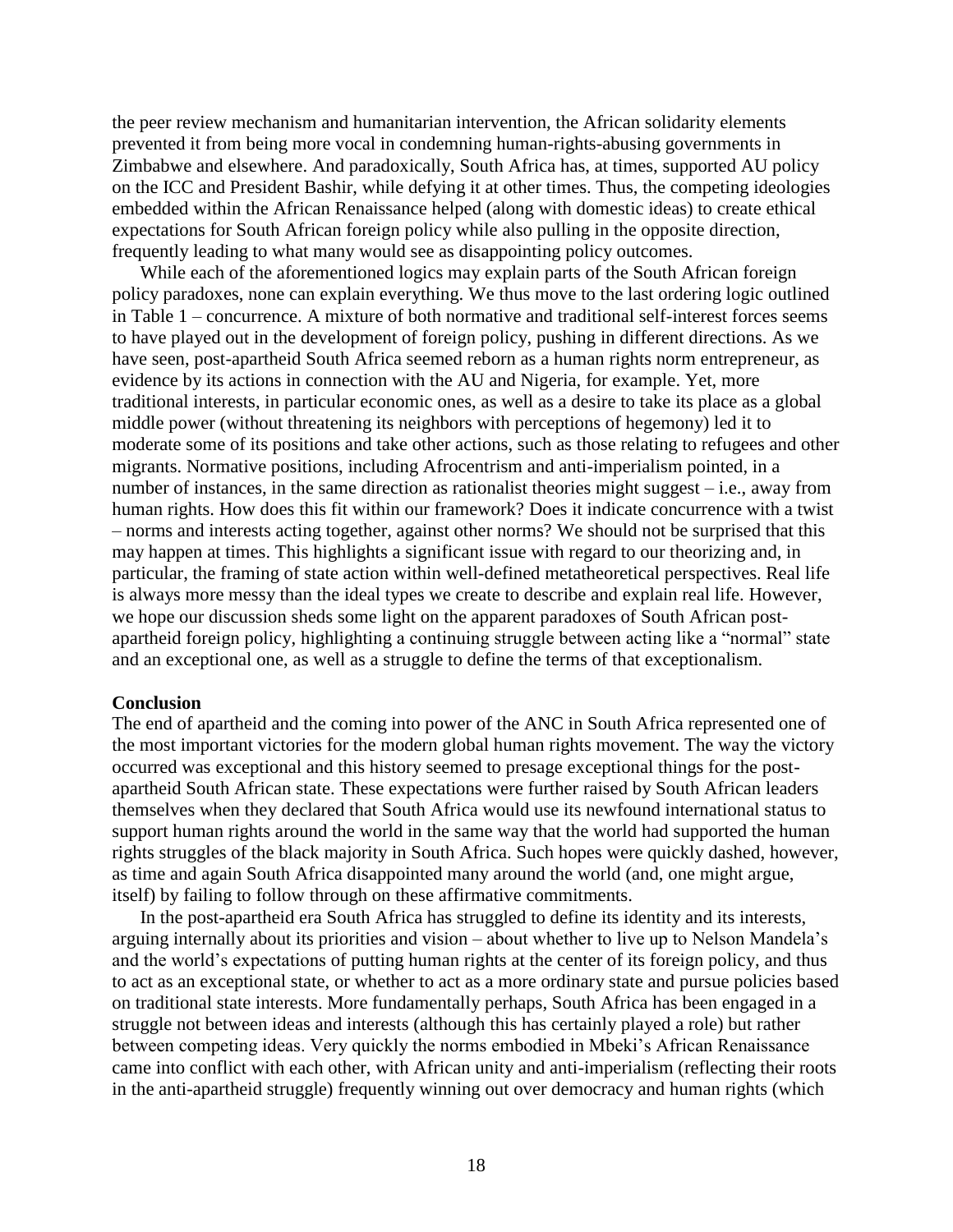are similarly rooted in the anti-apartheid struggle). In theoretical terms, while there has obviously been a conflict between ideas and interests, the question of *which* ideas have been seen as most salient – which appropriate behavior and responsibility to whom – has dominated South Africa's quest to define itself. Is it exceptional or is it ordinary? Does it identify with Western liberal states or is it "African" and anti-imperialist at its core? Can it be both, as Mbeki long implied it could? Such questions will likely continue to bedevil South Africa even as the world continues to expect it to do great things. While they may no longer be surprised, observers may well continue to be dismayed, if South Africa stubbornly – and perhaps understandably – continues to defy expectations created for it and by it.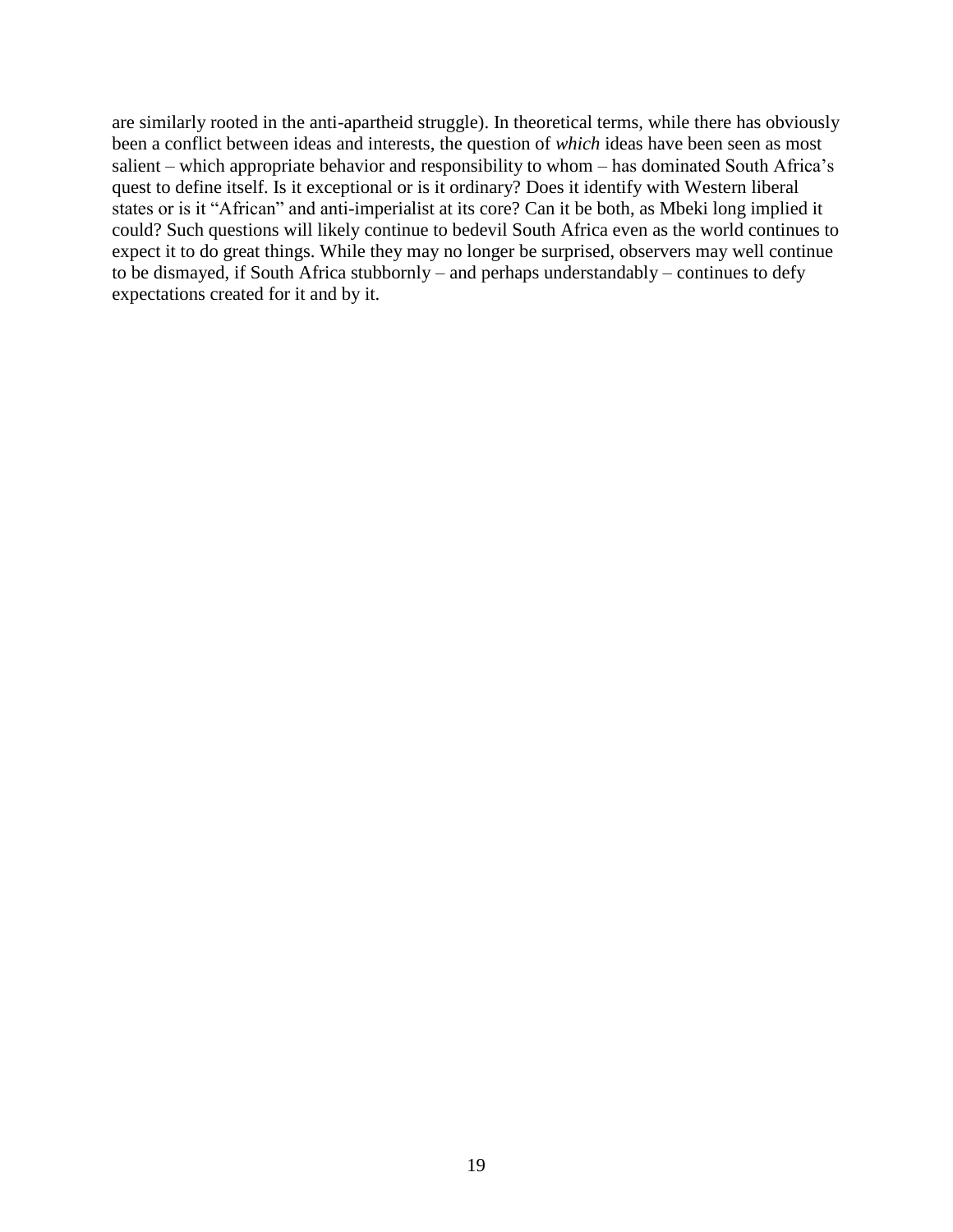# **TABLE 1: Competing Theoretical Explanations of South African Foreign Policy**

| <b>Ordering Logic</b>    | <b>Expected Policies</b>                        | <b>Actual Policies</b>                    |
|--------------------------|-------------------------------------------------|-------------------------------------------|
| Logic of Consequences    | Neo-realist/Neo-liberal, with a focus on        | Restriction/return of refugees to protect |
|                          | economic development, regional and global       | economic development;                     |
|                          | power, and multilateralism                      | Participation in multilateral bodies, but |
|                          |                                                 | not leadership                            |
| Logic of Appropriateness | Human rights placed at core of foreign policy,  | Development of African Union peer         |
|                          | such as exercise of regional/global leadership, | review mechanism and policy on            |
|                          | condemnation of human-rights-abusing            | humanitarian intervention;                |
|                          | regimes, support for robust human rights        | Sought membership on Human Rights         |
|                          | action, and admission of refugees               | Council;                                  |
|                          |                                                 | Support for African Union and UN          |
|                          |                                                 | generally, but no trailblazing leadership |
| Logic of Arguing         | Those consistent with African Renaissance       | Support for African rights abusing        |
|                          | tenets of support for democracy,                | leaders;                                  |
|                          | Afrocentrism, and anti-imperialism              | Refusal to condemn third world leaders    |
|                          |                                                 | at UN (on Security Council and            |
|                          |                                                 | Human Rights Commission);                 |
|                          |                                                 | paradoxical policy on the ICC and         |
|                          |                                                 | <b>Bashir</b>                             |
| Concurrent logics        | A mix of policies, with no overarching logic    | An initial push for human rights, then    |
|                          | or consistency                                  | pulling away;                             |
|                          |                                                 | Norm/institution building (African        |
|                          |                                                 | Union, Human Rights Commission),          |
|                          |                                                 | but no follow through;                    |
|                          |                                                 | Affirmative statements but no policy      |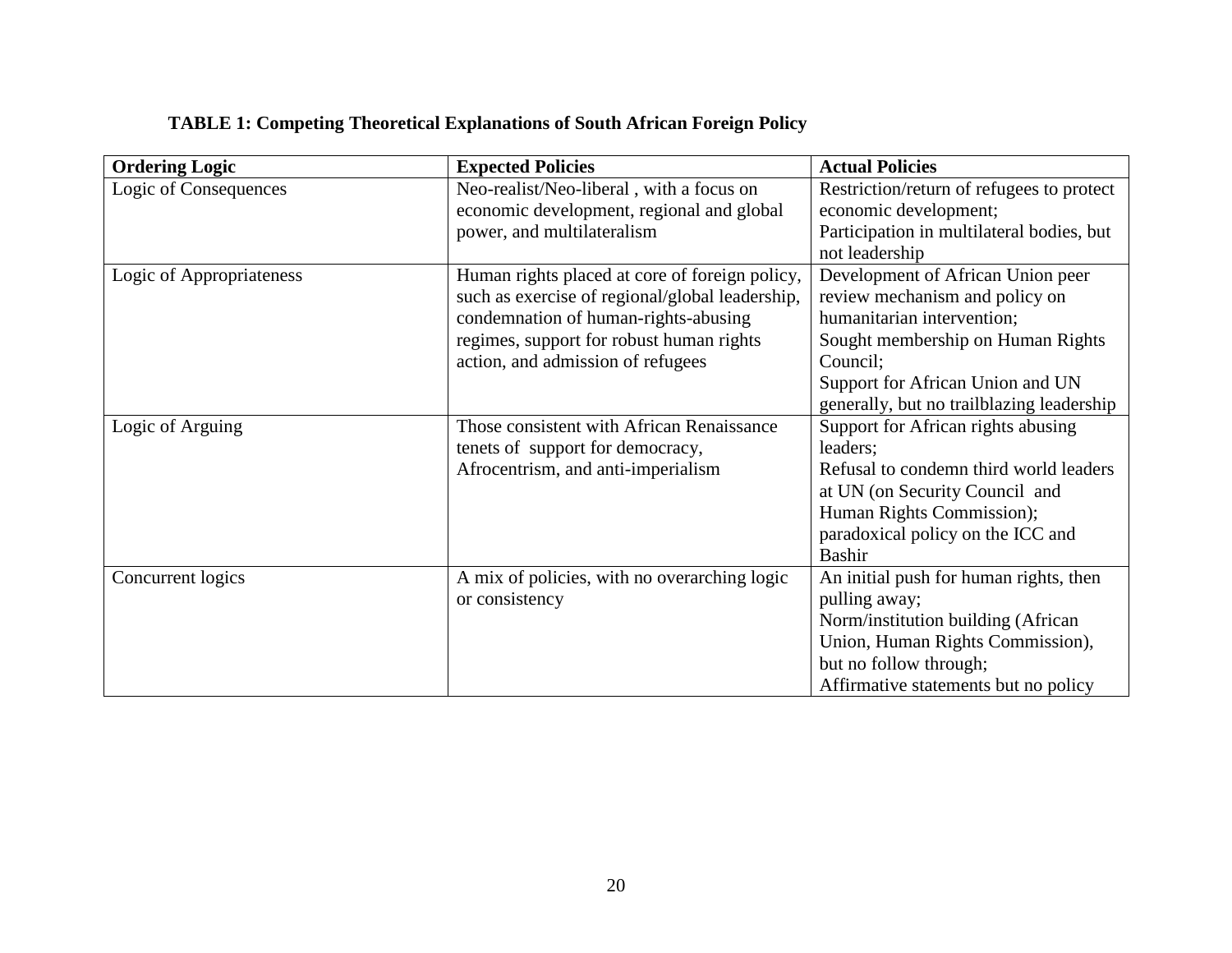## **References**

ADEBAJO, Adekeye, ADEDEJI, Adebayo, and LANDSBERG, Chris. (2007) Introduction, in *South Africa in Africa: The Post-apartheid Decade,* Adekeye Adebajo, Adebayo Adedeji, and Chris Landsberg (eds.) (University of KwaZulu-Natal Press), 17-39.

ALDEN, Chris, and LE PERE, Garth. (2004) South Africa's Post-Apartheid Foreign Policy: From Reconciliation to Ambiguity, in *Review of African Political Economy,* 31(100), 283-297.

ANC WORKING GROUP. (1994) Views from the Practitioners: Foreign Policy in a New Democratic South Africa, in *From Pariah to Participant: South Africa's Evolving Foreign Relations, 1990-1994*, Greg Mills (ed.) (Johannesburg: South Africa Institute of International Affairs).

BARBER, James. (2005) The New South Africa's Foreign Policy: Principles and Practice, in *International Affairs*, 81(5), 1079-1096.

BISCHOFF, Paul-Henri. (2003) External and Domestic Sources of Foreign Policy Ambiguity: South African Foreign Policy and the Projection of Pluralist Middle Power, in *Politikon*, 30(2), 183-201.

BOGERT, Carroll. (2008) South Africa's Human Rights Reputation Tarnished, Human Rights Watch, (September 7, 2008). [Online]. Available: [http://www.hrw.org/en/news/2008/09/06/south-africas-human-rights-reputation-tarnished?print.](http://www.hrw.org/en/news/2008/09/06/south-africas-human-rights-reputation-tarnished?print)

DEMOCRACY COALITION PROJECT. (2007) Human Rights Council Report Card: Government Positions on Key Issues, 2007-2008" Democracy Coalition Project (October 2007). [Online]. Available:

[http://www.demcoalition.org/pdf/HRC%20Table%20of%20Indicators%20for%20Year%20One](http://www.demcoalition.org/pdf/HRC%20Table%20of%20Indicators%20for%20Year%20One%20-%20Full%20Chart.pdf) [%20-%20Full%20Chart.pdf.](http://www.demcoalition.org/pdf/HRC%20Table%20of%20Indicators%20for%20Year%20One%20-%20Full%20Chart.pdf)

EVANS, Graham. (1999) South Africa's Foreign Policy after Mandela: Mbeki and His Concept of an African Renaissance, in *The Round Table*, (352), 621-628.

FINNEMORE, Martha. (1996) *National Interests in International Society* (Ithaca: Cornell University Press).

GLASER, Charles L. (1994) Realists as Optimists: Cooperation as Self-help, in *International Security*, 19(3), 50-90.

HUMAN RIGHTS WATCH. (2008) *Neighbors in Need: Zimbabweans Seeking Refuge in South Africa* (New York: Human Rights Watch).

INTERNATIONAL HERALD TRIBUNE. (2007) Desmond Tutu 'deeply disappointed' with South Africa's vote against U.N. Security Council resolution on Myanmar. *International Herald*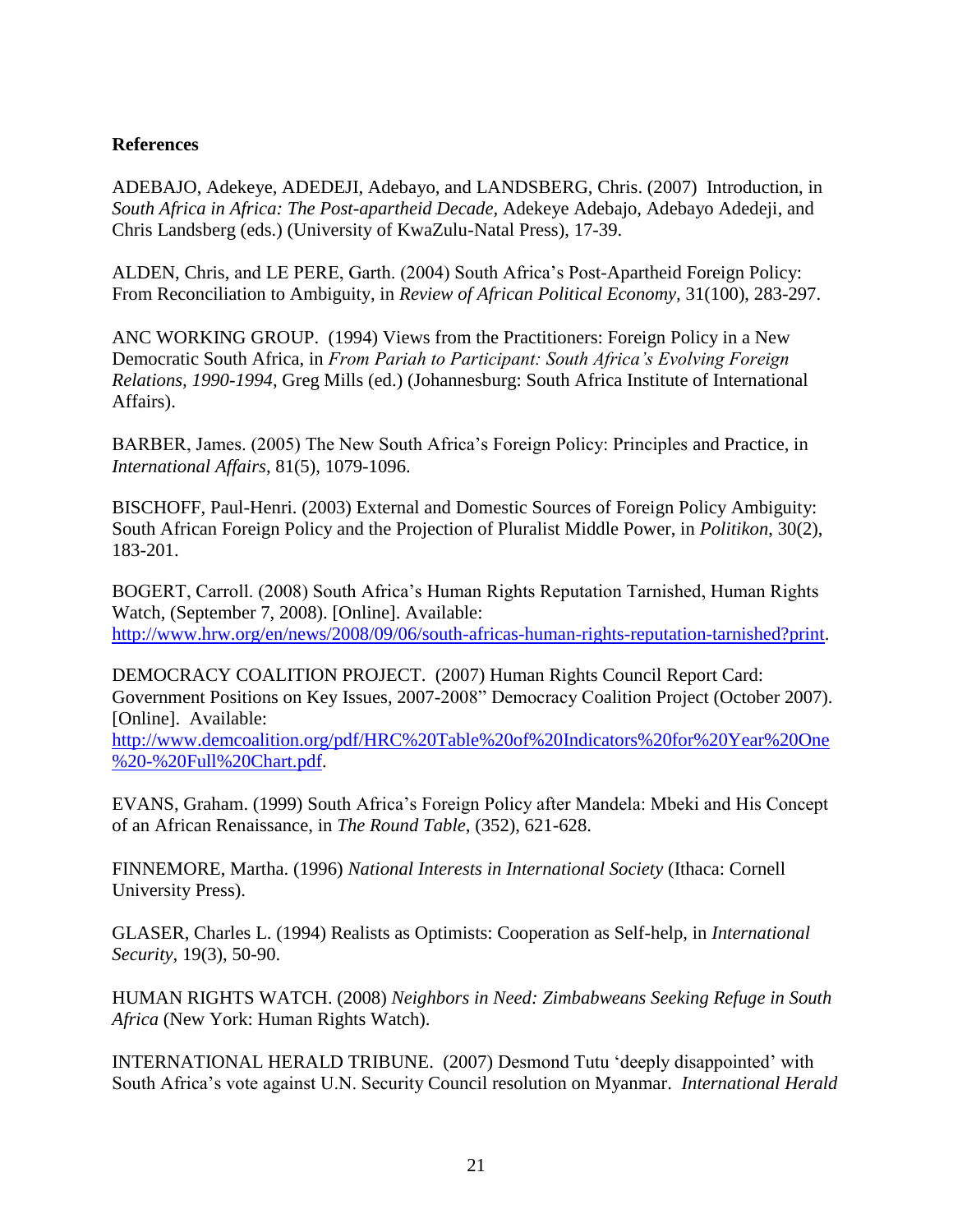*Tribune*, January 21, 2007. [Online]. Available: http:/[/www.iht.com/articles/ap/2007/01/21/africa/AF-GEN-South-Africa-Tutu-Myanmar.php.](http://www.iht.com/articles/ap/2007/01/21/africa/AF-GEN-South-Africa-Tutu-Myanmar.php)

KEOHANE, Robert (ed.) (1986) *Neorealism and Its Critics* (New York: Columbia University Press).

KRASNER, Stephen. (1999) *Sovereignty: Organized Hypocrisy* (Princeton: Princeton University Press).

KWINIKA, Savious. (2010) Sudan President Bashir, accused of war crimes, would be arrest in South Africa, says ANC. *Christian Science Monitor,* July 28, 2010. [Online]. Available: http://www.csmonitor.com/World/Africa/Africa-Monitor/2010/0728/Sudan-President-Bashiraccused-of-war-crimes-would-be-arrested-in-South-Africa-says-ANC.

LANDSBERG, Chris. (2007) South Africa and the making of the African Union and NEPAD: Mbeki's 'progressive African Agenda' in *South Africa in Africa: The Post-apartheid Decade,*  Adekeye Adebajo, Adebayo Adedeji, and Chris Landsberg (eds.) (University of KwaZulu-Natal Press).

MANDELA, Nelson. (1993) South Africa's Future Foreign Policy, in *Foreign Affairs*, 72(5), 86- 97.

MARCH , James G., and OLSEN, Johan P. (1998) The Institutional Dynamics of International Political Orders, in *International Organization*, 52(4), 943-970.

MBEKI, Thabo. (1998) The African Renaissance, South Africa, and the World. Speech given at the United Nations University in Tokyo on April 9, 1998. [Online]. Available: [http://www.unu.edu/unupress/mbeki.html.](http://www.unu.edu/unupress/mbeki.html)

MILLS, Kurt. (2009) Vacillating on Darfur: Responsibility to Protect, to Prosecute, or to Feed?, in *Global Responsibility to Protect*, 1(October 2009), 532-559.

MILLS, Kurt, and LOTT, Anthony. (2007) From Rome to Darfur: Norms and Interests in U.S. Policy Toward the International Criminal Court, in *Journal of Human Rights*, 6(4), 497-521.

NATHAN, Laurie. (2005) Consistency and Inconsistencies in South African Foreign Policy, in *International Affairs*, 81(2), 361-372.

NEETHLING, Theo. (2003) South Africa's Evolving Role in Peacekeeping: National Interest and International Responsibilities, in *Journal of Military and Strategic Studies*, 6(2).

NEL, Philip, TAYLOR, Ian, and VAN DER WESTHUIZEN, Janis. (2000). Multilateralism in South Africa's Foreign Policy: The Search for a Critical Rationale, in *Global Governance*, 6(1), 43-60.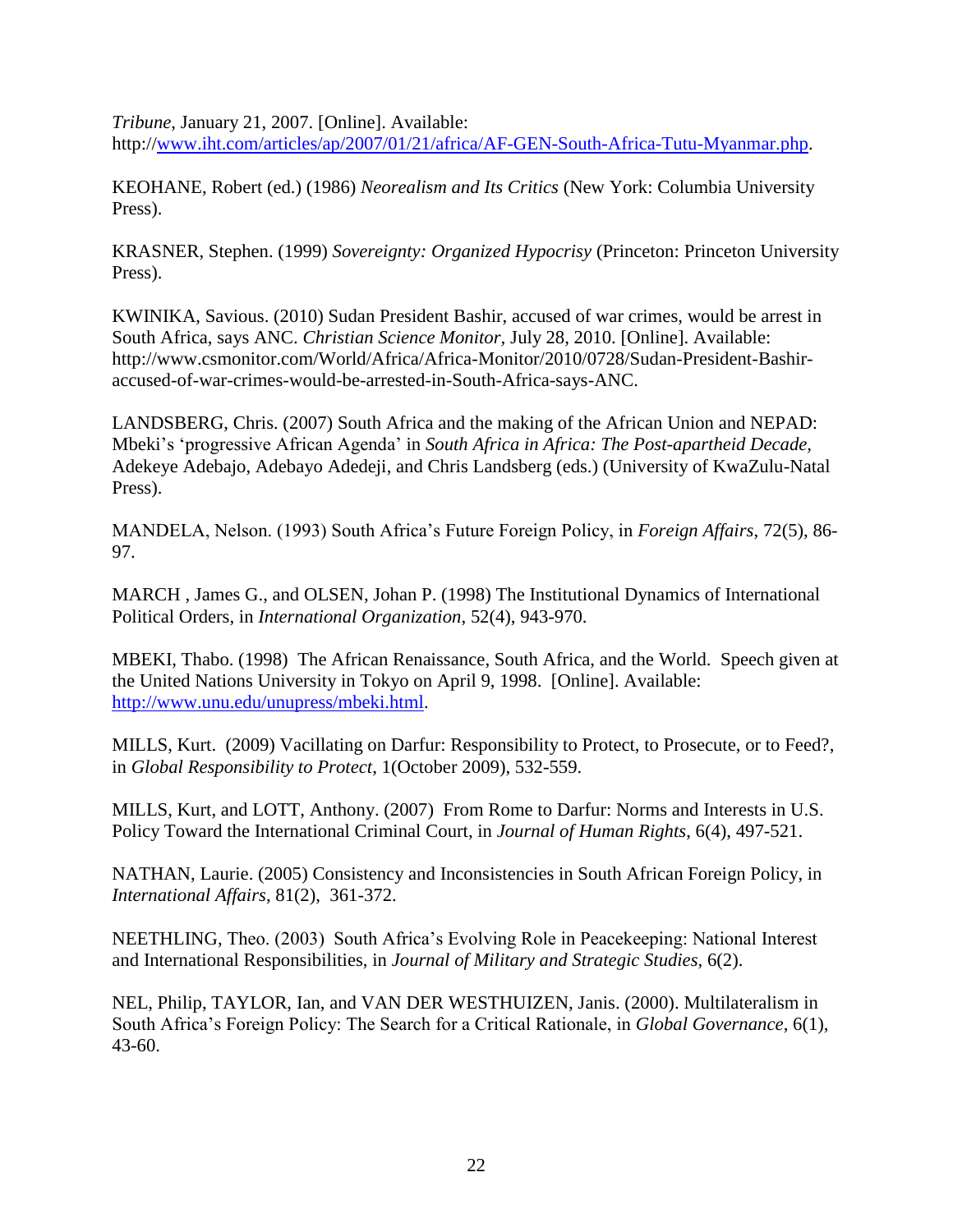NEUER, Hillel. (2007) South Africa at the UN: Your Freedom and Mine, in *Sunday Times of South Africa* (December 9, 2007). Reprinted by UN Watch. [Online]. Available: [http://blog.unwatch.org/?p=78.](http://blog.unwatch.org/?p=78)

RISSE, Thomas. (2000) "Let's Argue!": Communicative Action in World Politics, in *International Organization,* 54(1), 1-39.

RISSE, Thomas. (2002) Constructivism and International Institutions: Toward Conversations Across Paradigms, in *Political Science: The State of the Discipline*, Ira Katznelson and Helen V. Milner (eds.) (New York: Norton): 597-623.

SCHOEMAN, Maxi (2007) South Africa in Africa: behemoth, hegemon, partner or just another kid on the block, in *South Africa in Africa: The Post-apartheid Decade,* Adekeye Adebajo, Adebayo Adedeji, and Chris Landsberg (eds.) (University of KwaZulu-Natal Press).

SCOTT, Gary L., REYNOLDS, Geoffrey M., and LOTT, Anthony D. (1995) Success and Failure Components of Global Environmental Politics: The Making of International Environmental Law, in *ILSA Journal of International and Comparative Law*, 2(Fall).

SOUTH AFRICAN DEPARTMENT OF FOREIGN AFFAIRS. (2002) "Speech at the Launch of the African Union, July 9, 2002. [Online]. Available: <http://www.dfa.gov.za/docs/speeches/2002/mbek0709.htm>

THE ECONOMIST. "The See-No-Evil Foreign Policy," *The Economist* (November 13, 2008). [Online]. Available: http:/[/www.economist.com](http://www.economist.com/) (accessed January 8, 2009).

UN WATCH. (2007a) "Dawn of a New Era?: Assessment of the UN Human Rights Council and its Year of Reform," UN Watch (May 2007), 27. [Online]. Available: [http://www.unwatch.org/atf/cf/%7B6DEB65DA-BE5B-4CAE-8056-](http://www.unwatch.org/atf/cf/%7B6DEB65DA-BE5B-4CAE-8056-8BF0BEDF4D17%7D/DAWN_OF_A_NEW_ERA_HRC%20REPORT_FINAL.PDF) [8BF0BEDF4D17%7D/DAWN\\_OF\\_A\\_NEW\\_ERA\\_HRC%20REPORT\\_FINAL.PDF](http://www.unwatch.org/atf/cf/%7B6DEB65DA-BE5B-4CAE-8056-8BF0BEDF4D17%7D/DAWN_OF_A_NEW_ERA_HRC%20REPORT_FINAL.PDF) (accessed January 9, 2009).

UN WATCH. (2007b) South Africa's UN Votes Against Human Rights (19 November 2007). [Online]. Available: [http://blog.unwatch.org/?p=57.](http://blog.unwatch.org/?p=57)

VALE, Peter, and TAYLOR, Ian. (1999) South Africa's Post-Apartheid Foreign Policy Five Years On – From Pariah State to 'Just Another Country'?, in *The Round Table,* 352: 629-634.

WALTZ, Kenneth. (1979) *Theory of International Politics* (London: McGraw Hill).

WILLIAMS, Paul. (2000) South African foreign policy: getting critical?", in *Politikon,* 27(1), 73-91

WINES, Michael. (2007) South Africa Lowers Voice on Human Rights," *The New York Times*, March 24, 2007.